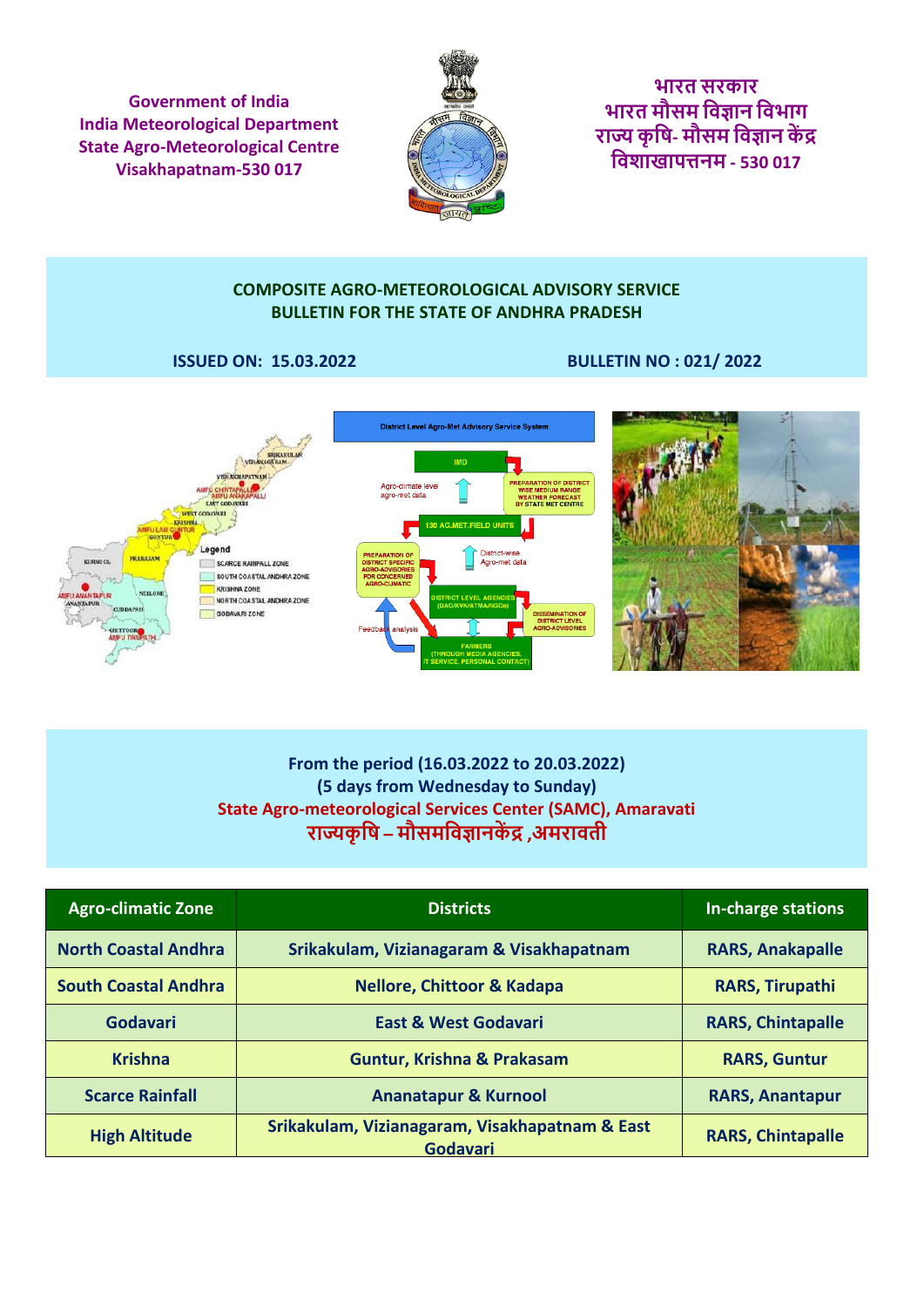#### **PART – A WEATHER**

**A1.Synoptic situation during last 4 days from 11.03.2022 to 14.03.2022.**

#### **11.03.2022**

Lower tropospheric south-easterly winds prevail over Andhra Pradesh & Yanam. **12.03.2022**

Lower tropospheric Easterly winds prevail over Andhra Pradesh and Yanam.

**13.03.2022**

Lower tropospheric south-easterly winds prevail over Andhra Pradesh & Yanam.

**14.03.2022**

Lower Tropospheric North Easterly winds prevail over Andhra Pradesh and Yanam.

| A.2 Realized Rainfall & distribution during last 4 days from 11.03.2022 to 14.03.2022. |                                                                                                                                                                                                                                                                                                                                                                                       |                                                                                                                                                                                                                                                                                                                                                                         |                                                                                                                                                                                                                                                                                                                                                          |                                                                                                                                                                                                                                                                                                                                                                    |
|----------------------------------------------------------------------------------------|---------------------------------------------------------------------------------------------------------------------------------------------------------------------------------------------------------------------------------------------------------------------------------------------------------------------------------------------------------------------------------------|-------------------------------------------------------------------------------------------------------------------------------------------------------------------------------------------------------------------------------------------------------------------------------------------------------------------------------------------------------------------------|----------------------------------------------------------------------------------------------------------------------------------------------------------------------------------------------------------------------------------------------------------------------------------------------------------------------------------------------------------|--------------------------------------------------------------------------------------------------------------------------------------------------------------------------------------------------------------------------------------------------------------------------------------------------------------------------------------------------------------------|
| <b>Realized</b><br>rainfall &<br>distribution                                          | 11.03.2022                                                                                                                                                                                                                                                                                                                                                                            | 12.03.2022                                                                                                                                                                                                                                                                                                                                                              | 13.03.2022                                                                                                                                                                                                                                                                                                                                               | 14.03.2022                                                                                                                                                                                                                                                                                                                                                         |
| <b>Coastal Andhra</b>                                                                  | Dry                                                                                                                                                                                                                                                                                                                                                                                   | Dry                                                                                                                                                                                                                                                                                                                                                                     | Dry                                                                                                                                                                                                                                                                                                                                                      | Dry                                                                                                                                                                                                                                                                                                                                                                |
| <b>Maps</b>                                                                            | Rainfall % Departures from the Leng Porisot Averages for<br>Districts in AMERICA PRACEDE<br>India Metoprological Ingentinois<br><b>Mitsuningial Centre, Insuranzi</b><br>Edoi - 11 EL 23 (2<br>LEGEN!<br>10 MW-2076<br><b>UAGE DEFIGENT(-60% and below)</b><br><b>DEFICIENTI-30% to -55%</b><br><b>B KORMALE (5%) 1: 15%)</b><br>E EXCESSION to 59%<br>E LALGE ENTERNATING and above) | Raidal % Beartures from the Long Period investors for<br><b>Elektric JADVIN PRADESH</b><br><b>International Structure</b><br>Mondagua's dry Journal<br><b>MAD-1173221</b><br><b>LEGEND</b><br><b>ENO MINGERINA</b><br>LARE DEFICIENT (-60% and below<br><b>DERICHT ZEN to GRY</b><br><b>BURNE (%t) (%)</b><br><b>BEDGEFAZER</b> N 5996<br>BE LARGE EXCESSION and above? | <b>Rainfoll No Departures from the Long Period Averages Ref.</b><br>Districts in ANDI-B.A.PGc(255M)<br>India Helsenbagical Department<br>Mitseelapid Carbs Assured<br>Date LLU Rad<br>LEGEND<br>TO 6404-3026)<br>LANGE DEFICIENTI 60% and below<br>LIGHTERY TAKE BY<br><b>MINORPRIL-19% to 19%)</b><br>E EXCESSOR to 59%)<br>ABSE ENTERS WITH and above! | Italishi to Bepartures from the Long Period Averages for<br>Districts in ANDI-RA PRACESS<br>India Material and Approvers<br><b>Roombood Curry, American</b><br><b>Select: 16.00.355</b><br>LEGEND<br>ING RAIN-SOFIA<br>LARGE DEFICIENTI (60% and below<br>DEFICIENTI-20% to -50%<br><b>MORREF-199 to 1993</b><br><b>BEACHING AT SPA</b><br>LANE EXEGRAN and above) |
| Rayalaseema                                                                            | Dry                                                                                                                                                                                                                                                                                                                                                                                   | Dry                                                                                                                                                                                                                                                                                                                                                                     | Dry                                                                                                                                                                                                                                                                                                                                                      | Dry                                                                                                                                                                                                                                                                                                                                                                |

| A.3 Description of Past Weather for the last four days from 11.03.2022 to 14.03.2022. |  |  |  |  |  |
|---------------------------------------------------------------------------------------|--|--|--|--|--|
|                                                                                       |  |  |  |  |  |
|                                                                                       |  |  |  |  |  |
|                                                                                       |  |  |  |  |  |
|                                                                                       |  |  |  |  |  |
|                                                                                       |  |  |  |  |  |
|                                                                                       |  |  |  |  |  |
|                                                                                       |  |  |  |  |  |
|                                                                                       |  |  |  |  |  |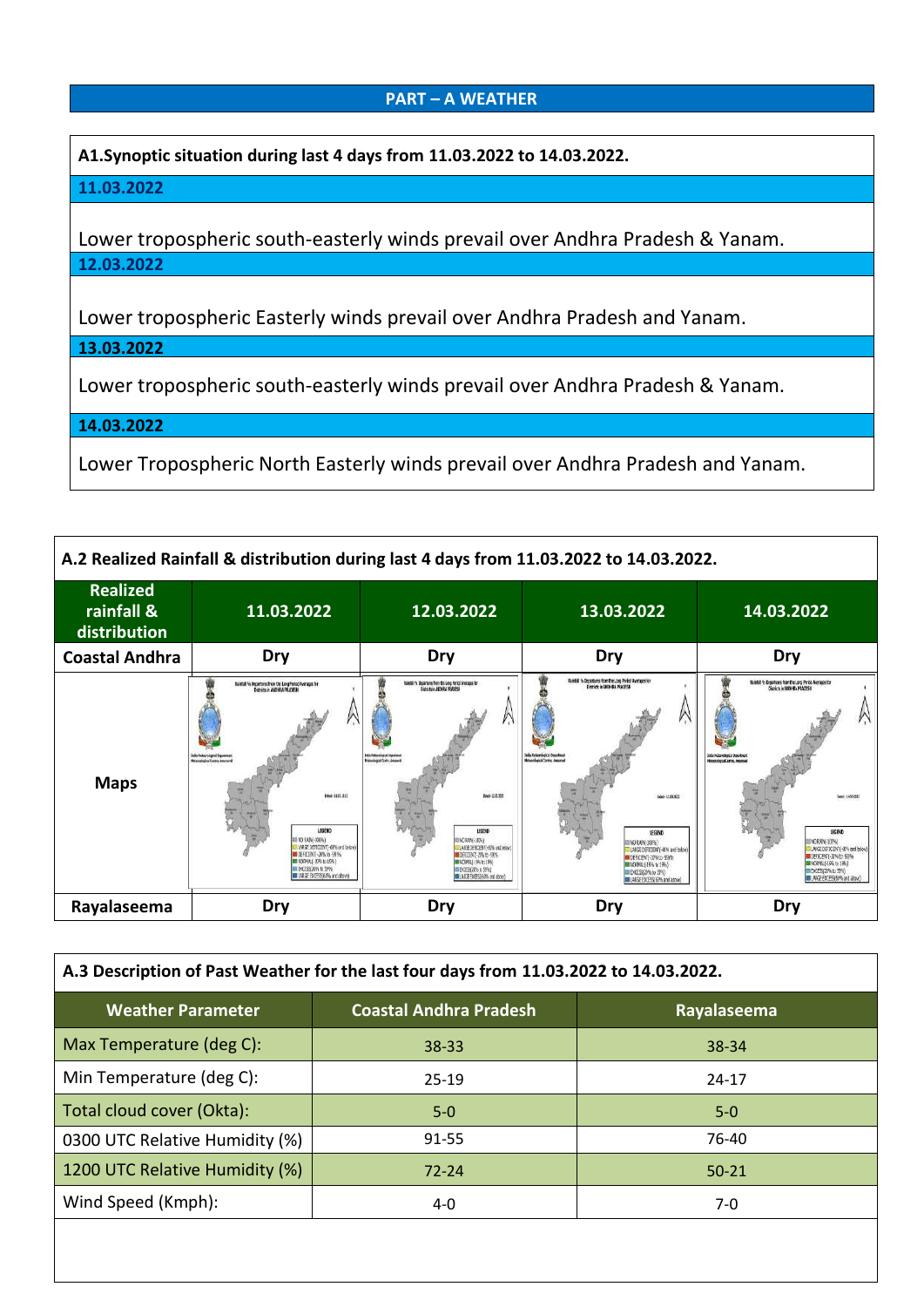| ).4 Weather parameters distribution for the next five days in range (Period 16.03.2022 to 20.03. 2022 ). |                  |                 |                |                 |                        |
|----------------------------------------------------------------------------------------------------------|------------------|-----------------|----------------|-----------------|------------------------|
| <b>ZONES</b>                                                                                             | <b>N.COASTAL</b> | <b>GODAVARI</b> | <b>KRISHNA</b> | <b>SOUTHERN</b> | <b>SCARCE RAINFALL</b> |
| Rainfall (mm)                                                                                            | $4 - 0$          | $4-0$           | $0-0$          | $0-0$           | $0-0$                  |
| Temp Max (°C)                                                                                            | 36.3-34.2        | 36.8-33.8       | 37.4-35.7      | 38-35           | 38.7-37                |
| Temp Min (°C)                                                                                            | 22.8-17.4        | $23.7 - 22.1$   | 24.4-19        | 24.7-19.4       | $22.3 - 19.5$          |
| Humidity 0300 UTC<br>(%)                                                                                 | 74-59            | 84-71           | 84-68          | 88-58           | 61-45                  |
| Humidity 1200 UTC<br>(%)                                                                                 | 62-51            | 48-26           | 46-36          | $57-37$         | $24 - 17$              |
| Wind Speed (kmph)                                                                                        | $3-2$            | $1 - 1$         | $4 - 1$        | $4 - 2$         | $4 - 1$                |
| <b>Wind Direction (deg)</b>                                                                              | 230-180          | 210-160         | 200-160        | 230-140         | 220-180                |
| Cloud Cover (Octa)                                                                                       | $4 - 3$          | $4 - 2$         | $6 - 2$        | $8-3$           | $7-2$                  |

## **A.7 Minimum Temperature for the next five days (Period from 16.03.2022 to 20.03. 2022)**

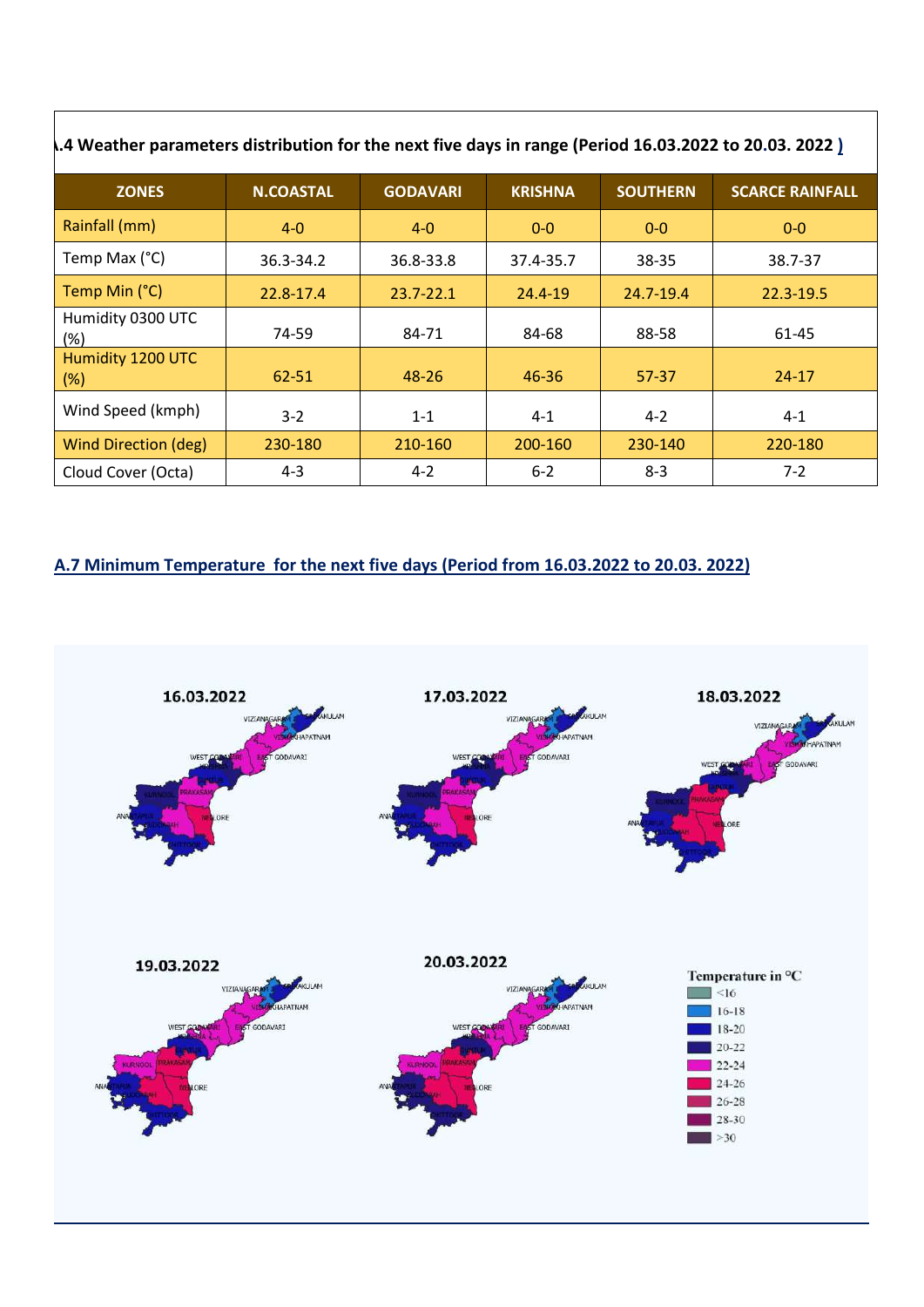#### **A.8 Maximum Temperature for the next five days (Period from 16.03.2022 to 20.03. 2022)**



 **TWITTER :<https://twitter.com/AmaravatiMc>**

 **FACEBOOK [: https://www.facebook.com/MC-Amaravati-IMD-100787794998444/](https://www.facebook.com/MC-Amaravati-IMD-100787794998444/)**

 **YOUTUBE [: https://www.youtube.com/channel/UCMhKw9DfBAIcfpacLYVppCw](https://www.youtube.com/channel/UCMhKw9DfBAIcfpacLYVppCw)**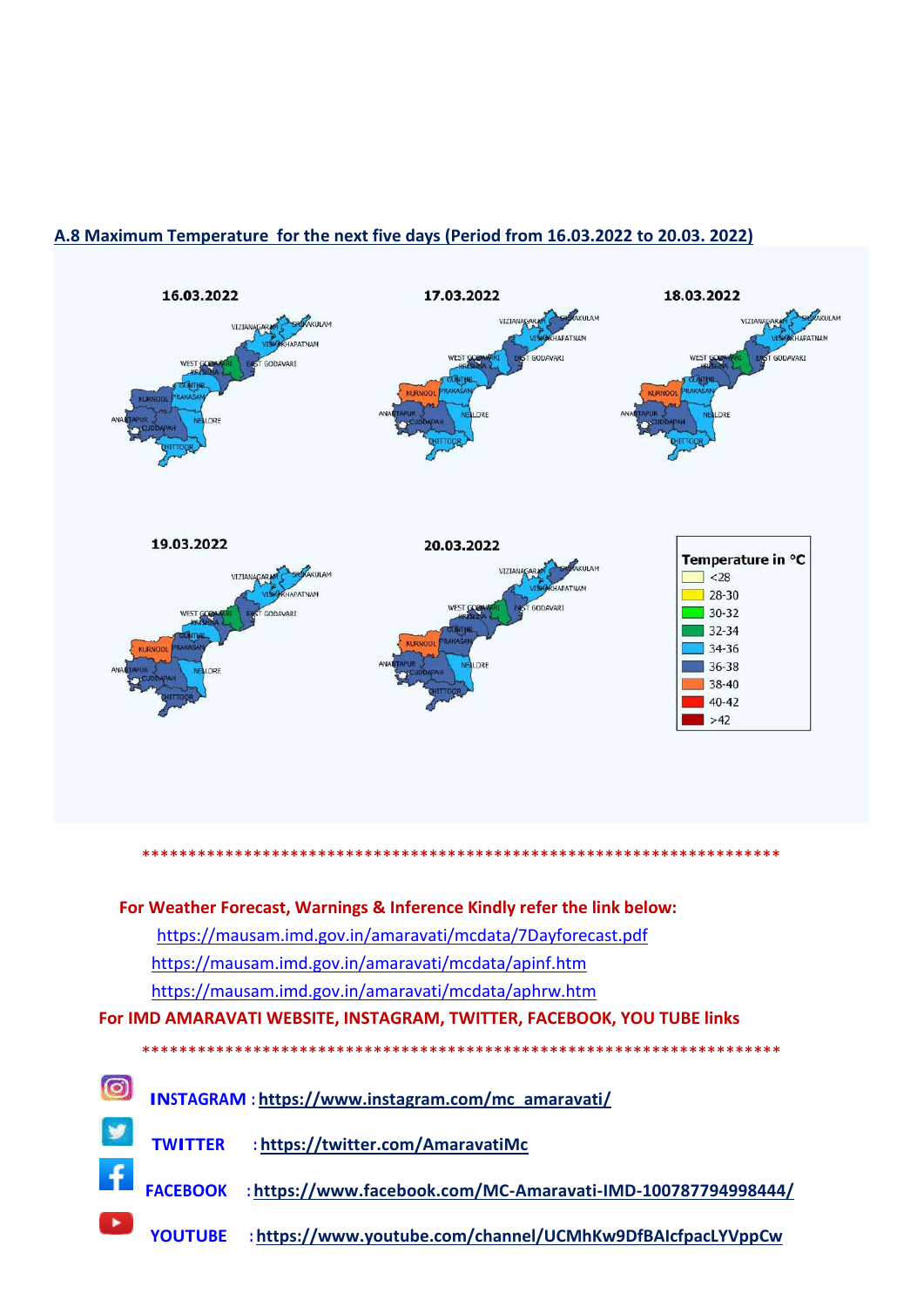

# **Detailed District wise Agro met Advisories**

#### **AGRO METEOROLOGICAL ADVISORY FOR SRIKAKULAM DISTRICT, A P**

| S.<br>N<br>0.  | <b>Crop</b>             | <b>Stage and</b><br>condition of<br>the crop | <b>Problem</b>          | <b>Agro Advisory</b>                                                                                                                                                                                                                                                                                                        |
|----------------|-------------------------|----------------------------------------------|-------------------------|-----------------------------------------------------------------------------------------------------------------------------------------------------------------------------------------------------------------------------------------------------------------------------------------------------------------------------|
| 1              | <b>Rice</b>             | Rabi                                         | <b>Stem</b><br>borer    | Rice<br>field<br>advised to protected by<br>are<br>spraying<br>with<br>Clorantraniliprole @ 60 ml/ac to control Stem borer.                                                                                                                                                                                                 |
| $\overline{2}$ | <b>Sugarcane</b>        | Ratoon<br>Sugarcane                          | Whip<br>Smut            | Present weather conditions are favorable for the incidence of Smut<br>in Sugarcane to control go for stubble shaving and spray with<br>Propiconazole @ 200ml/ac                                                                                                                                                             |
|                |                         |                                              | Early<br>shoot<br>borer | Present weather conditions are favorable for the incidence of Early<br>shoot borer in Sugarcane to control increase the frequency of<br>irrigation and mulching.                                                                                                                                                            |
| 3              | <b>Summer</b><br>pulses | Flowering to<br>pod<br>formation<br>stage    | Sucking<br>pest         | Present weather conditions are favorable for the incidence of<br>Sucking pest (thrips) in Blackgram to control advised to spray<br>Fipronil @ @ 200ml/ac, foliar nutrition with 19:19:19                                                                                                                                    |
| 4              | <b>Chilli</b>           | Fruiting<br>stage                            | Sucking<br>pest         | Present weather conditions are favorable for the incidence of<br>Sucking pest in Chilli. To control advised to spray Fepronil @ 2 ml<br>/l of water.                                                                                                                                                                        |
| 5              | <b>Banana</b>           | Fruiting<br>stage                            | Summer                  | Advised to spray Potassium sulphate (0.05%) mixed with gum to<br>completely wet the field in the month of March with an interval of<br>10-to 15 days to tolerate high temperatures in the summer.                                                                                                                           |
| 6              | <b>Mango</b>            | Fruiting<br>stage                            | Thrips                  | Present weather conditions are favorable for the incidence of thrips<br>in Mango. To control go for spraying of Fepronil $@$ 2 ml $/1$ of<br>water.                                                                                                                                                                         |
| $\overline{7}$ | <b>Cashew</b>           | Fruiting<br>stage                            | Thrips                  | Present weather conditions are favorable for the incidence of Thrips<br>in Cashew. To control go for spraying of Fepronil $@ 2$ ml $\Lambda$ of<br>water.                                                                                                                                                                   |
| 8              | <b>Fisheries</b>        | Fresh water<br>fish-Indian<br>major corps    | Summer<br>fish kill     | Present high temperature weather conditions are favorable for<br>summer fish kill due to DO depletion advised to stoppage of<br>organic fertilizers and feed skips if pond colour is dark green<br>colour. Application of calcium peroxide @1 kg/ac or hydrogen<br>peroxide @ 1lt/ac in emergency 'DO' depleted conditions. |
| 9              | Live stock              | Cattle and<br>sheep                          | Summer                  | Cattle and sheep should not be allowed fro open grazing between<br>10 AM- 2.0 PM. Proper shelter must be arranged with drinking<br>water                                                                                                                                                                                    |
| 10             | <b>Poultry</b>          | Poultry<br>birds                             | Summer                  | Precaution should be taken for regulate the temperature of the<br>poultry shed by hanging of wet gunny bags.                                                                                                                                                                                                                |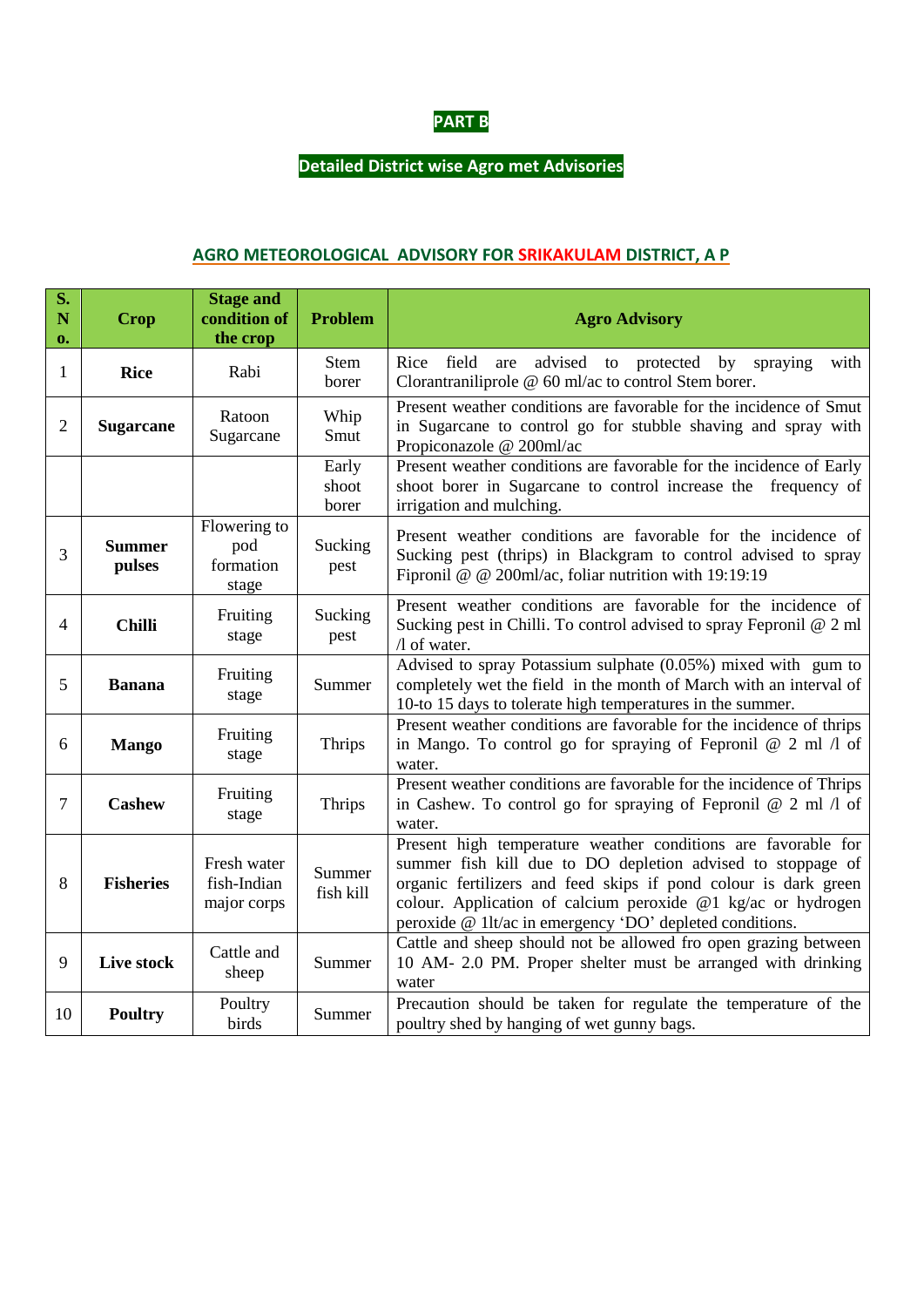## **AGRO METEOROLOGICAL ADVISORY FOR VIZIANAGARAM DISTRICT, A P**

| <b>S. No.</b> | <b>Crop</b>  | <b>Stage and</b><br>condition of the<br>crop | <b>Problems / Pest</b><br>and<br>disease | <b>Agro Advisory</b>                                                                                                                                                                                                                     |
|---------------|--------------|----------------------------------------------|------------------------------------------|------------------------------------------------------------------------------------------------------------------------------------------------------------------------------------------------------------------------------------------|
|               |              |                                              |                                          | Present weather conditions are<br>favourable for the incidence of leaf<br>folder.<br>To<br>control<br>it<br>is<br>recommended<br>to<br>spray<br>Chlorpyriphos 2.5 ml per litre of<br>water or Flubendamide 0.25 ml<br>per litre of water |
| $\mathbf{1}$  | <b>Rice</b>  | Vegetative                                   |                                          | Present weather conditions are<br>favourable for incidence of Blast.<br>To control, go for spraying of<br>Tricyclazole @<br>0.6g/L<br>(or)<br>isoprothayolen @1.5 ml per leter<br>of water.                                              |
|               |              |                                              |                                          | weather conditions<br>Present<br>are<br>favourable for incidence of sheath<br>blight. To control, go for spraying of<br>hexaconazole @ 2 ml /L (or)<br>propiconazole @1.0 ml per litre of<br>water.                                      |
| $\mathbf{2}$  | <b>Maize</b> |                                              |                                          | Farmers are advised to monitor<br>incidence of fall army worm in<br>maize by arranging 10                                                                                                                                                |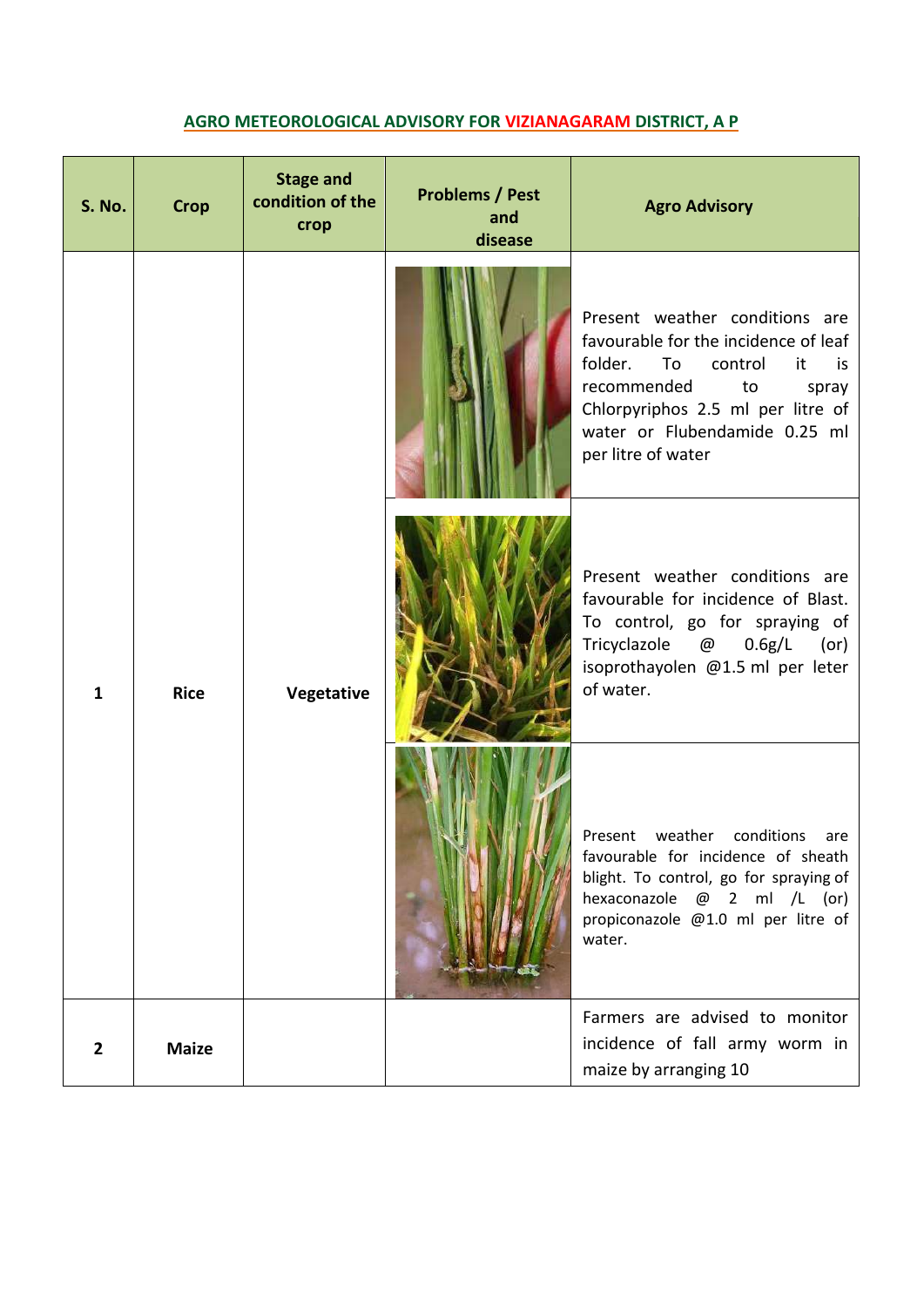|                         |                              |                                           | pheromone traps per acre. If<br>the trap catch is more than 10,<br>they are advised to spray neem<br>oil @ 5ml/L of water. Based on<br>the intensity of the pest they<br>for<br>go<br>spraying<br>can<br>of<br>thiodicarb<br>@<br>2g<br>or<br>imamectinbenzoate @0.4 g or<br>chlorantriliniprole @ 0.4 ml per<br>litre of water. |
|-------------------------|------------------------------|-------------------------------------------|----------------------------------------------------------------------------------------------------------------------------------------------------------------------------------------------------------------------------------------------------------------------------------------------------------------------------------|
|                         |                              |                                           | Present weather conditions are<br>favourable for the incidence of<br>Flea beetles in Rice fallow<br>pulses. To control<br>it is<br>recommended to spray neem<br>oil5 ml/L of water.                                                                                                                                              |
| $\overline{\mathbf{3}}$ | <b>Rice fallow</b><br>pulses | Pod formation                             | Present weather<br>condition<br>favourable<br>the<br>for<br>was<br>incidence of Powdery mildew<br>in pulses. To control it is<br>recommended<br>to<br>spray<br>hexaconazole<br>2ml/l<br>$($ or $)$<br>propiconazole 1ml per litre at<br>10-15 days interval.                                                                     |
| $\overline{\mathbf{4}}$ | Groundnut                    | <b>Flowering to</b><br>peg<br>penetration | Present weather conditions<br>favourable<br>the<br>for<br>are<br>incidence of spodoptera in<br>Groundnut. To control it is<br>recommended<br>to<br>spray<br>400ml<br>Quinolphas<br>(or)<br>Thiodicarb 200 g or Novaluron<br>200 ml per one acre                                                                                  |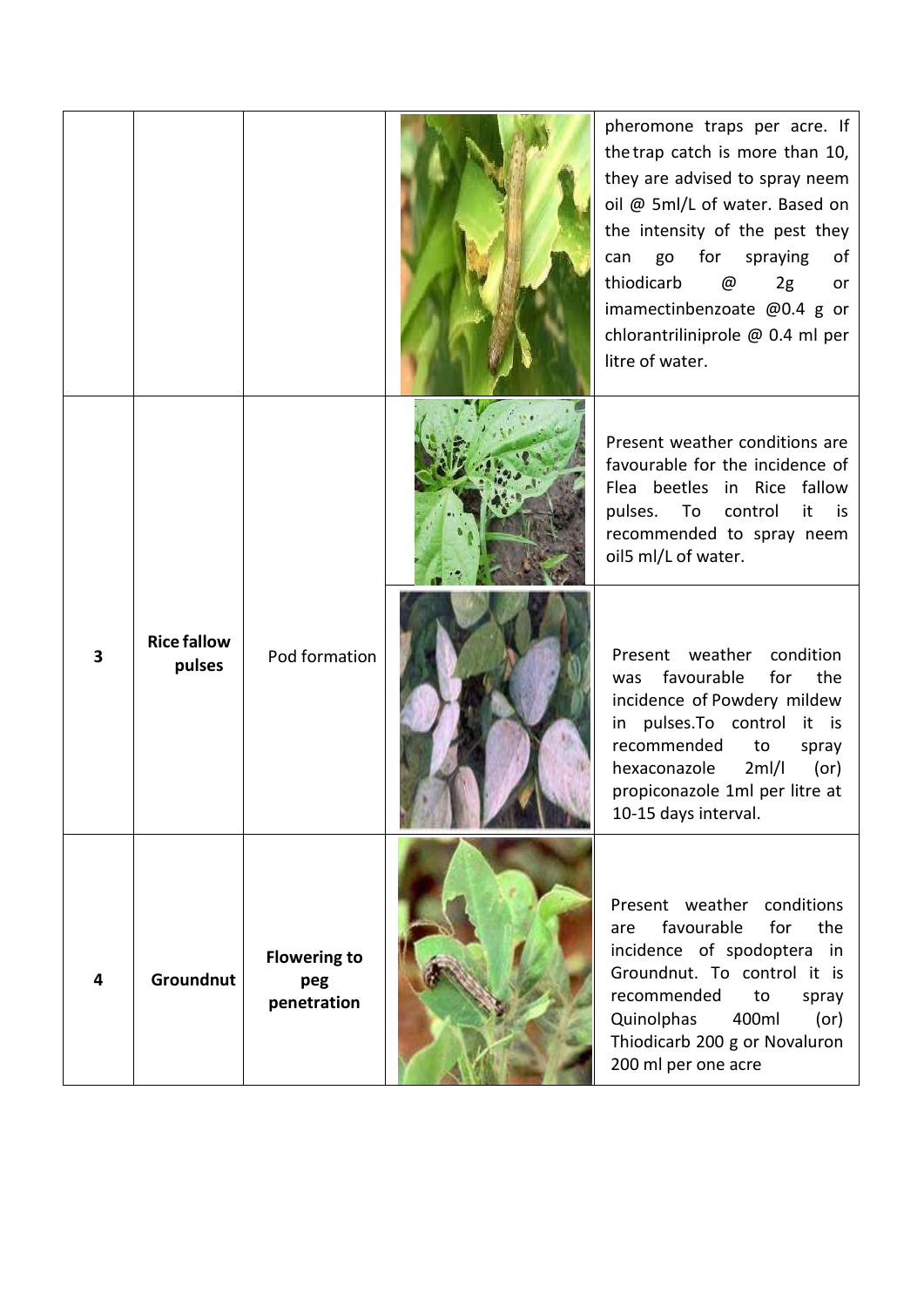| 5                       | Sesamum | Pod<br>formatio<br>nstage | Present weather conditions are<br>favourable for incidence<br>of<br>phyllody disease. To control go<br>for spraying of Thiomethaxim @<br>0.3 g/l of water.                                                                                                                                                           |
|-------------------------|---------|---------------------------|----------------------------------------------------------------------------------------------------------------------------------------------------------------------------------------------------------------------------------------------------------------------------------------------------------------------|
| 6                       | Ragi    | Vegetative stage          | Present weather conditions are<br>favourable for the incidence of<br>Spodoptera frugiperda.<br>Farmers are advised to spray<br>neem oil @ 5ml/L of water.<br>Based on the intensity of the<br>pest they can go for spraying of<br>emamectinbenzoate @0.4 g or<br>chlorantriliniprole @ 0.4 ml per<br>litre of water. |
|                         |         |                           | Present weather conditions are<br>favourable for incidence of Blast.To<br>control, go<br>for<br>spraying<br>of<br>0.6g/L<br>Tricyclazole<br>@<br>(or)<br>Carbendizm @ 1.0 g ml per litre of<br>water.                                                                                                                |
| $\overline{\mathbf{z}}$ | Chilli  | <b>Flowering</b>          | conditions<br>Present<br>are<br>favorablefor incidence of thrips<br>in chilli. To control it is<br>recommended to spray Fipronil<br>1.5 ml per litre of water.                                                                                                                                                       |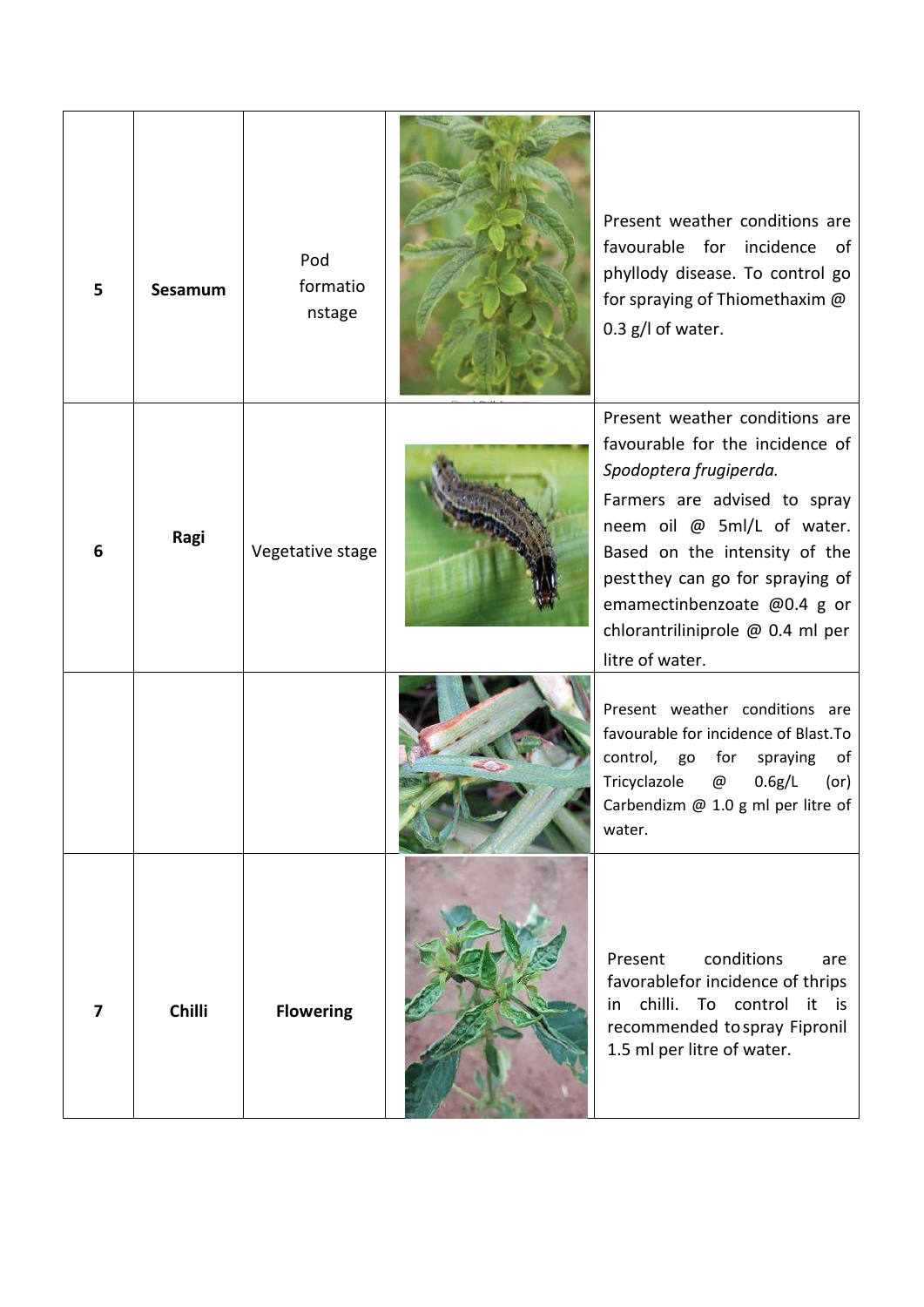|    |                |                               | conditions<br>Present<br>are<br>favorablefor incidence of Mites<br>chilli.<br>To<br>control<br>it is<br>in<br>recommended tospray Dichofol<br>5 ml per liter ofwater.                                                                                                                                                                                                                     |
|----|----------------|-------------------------------|-------------------------------------------------------------------------------------------------------------------------------------------------------------------------------------------------------------------------------------------------------------------------------------------------------------------------------------------------------------------------------------------|
| 8  | <b>Brinjal</b> | Fruit<br>developm<br>entstage | Present weather conditions are<br>favourable for the incidence of<br>Fruit and shoot borer in brinjal.<br>To control it is recommended to<br>spray profenophos @ 2 ml per<br>litre of water.                                                                                                                                                                                              |
| 9  | Papaya         | Flowering stage               | Present weather conditions are<br>favourable for the incidence of foot<br>rot in Papaya. To control go for soil<br>drenching around the base of the<br>stem with Ridomil MZ @ 2g.                                                                                                                                                                                                         |
| 10 | <b>Banana</b>  | Fruit<br>formati<br>onstage   | Present weather conditions are<br>favourable for the incidence and<br>spread of sigatoka leaf spot<br>disease. To curb the spread of<br>disease,<br>this<br>it<br>is<br>recommended<br>to<br>spray<br>propiconazole @ 1 ml (or)<br>tebuconazole<br>trifoxystrobin @ 1ml per litre for<br>2-3 times in 25 days interval.                                                                   |
| 11 | Cashew         | Flowering<br>stage            | Present weather conditions are<br>favourable for the incidence of<br>tea mosquito bug. To control<br>it is recommended to spray<br>monocrotophos @1.6ml /l at<br>the time of sprouting. At the<br>of flowering, go for<br>time<br>spraying of lamdacyahalothrin<br>0.6ml/l (or) chloropyriphos<br>@<br>2ml/l. Whenthe cashewnut is at<br>button stage go<br>for<br>third<br>spraying with |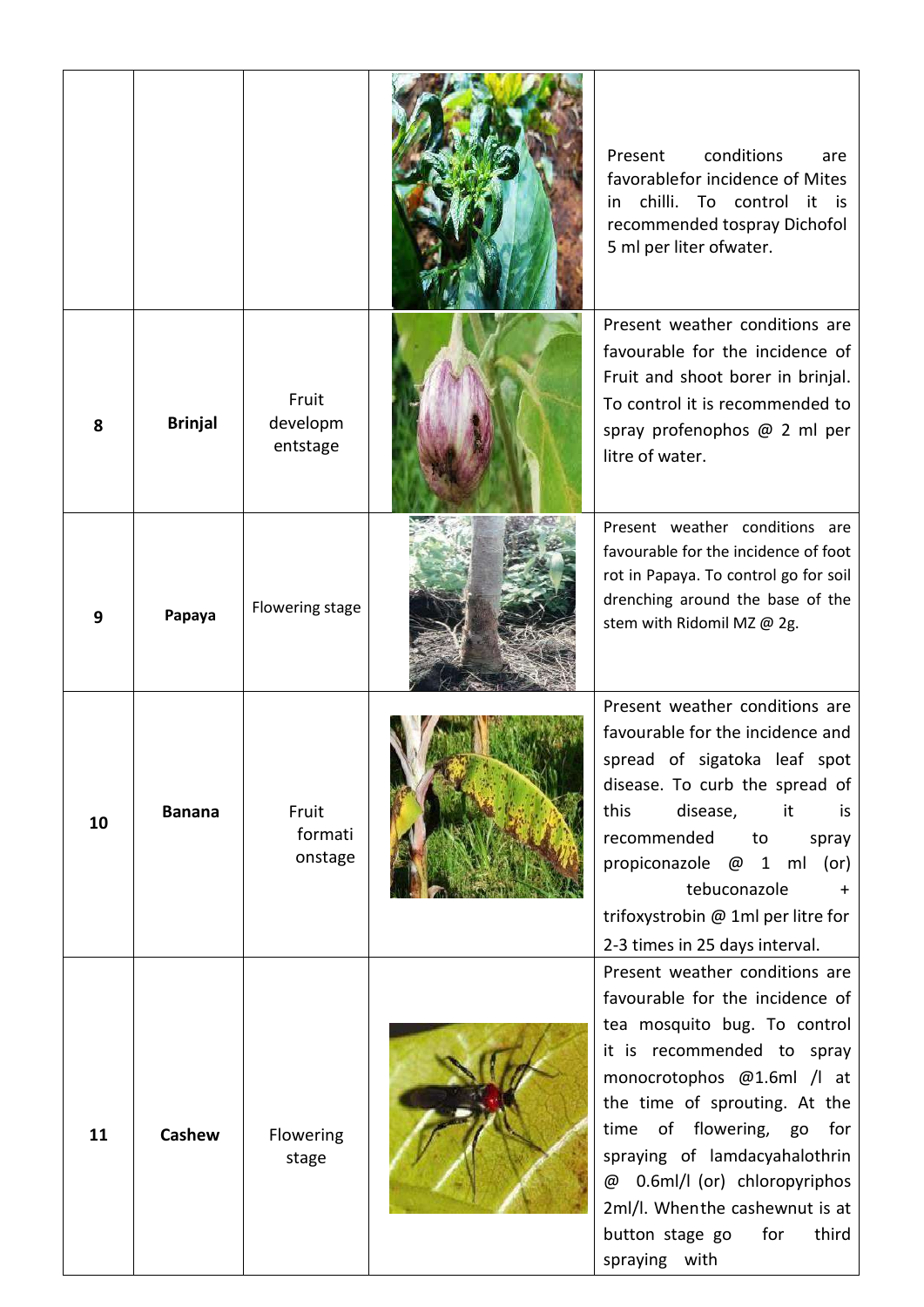|    |              |                     | profenophos @1ml/l. Go for                                                                                                                                                                                                                                                                                                                                                                                                                                  |
|----|--------------|---------------------|-------------------------------------------------------------------------------------------------------------------------------------------------------------------------------------------------------------------------------------------------------------------------------------------------------------------------------------------------------------------------------------------------------------------------------------------------------------|
|    |              |                     | $\mathsf{of}$<br>above<br>spraying<br>recommendedchemicals for 2 to<br>times according to the<br>3<br>necessity from December to<br>march.                                                                                                                                                                                                                                                                                                                  |
|    |              | Flowering<br>stage  | Present weather conditions are<br>favourable for the incidence of<br>flower webber in cashew. To<br>control it is recommended to<br>spray chloropyriphos @2.5ml/l,<br>1 ml Nuvan (dichlorvos) per litre<br>of water.                                                                                                                                                                                                                                        |
| 12 | <b>Mango</b> | Vegetative<br>stage | Present weather conditions are<br>favourable for the incidence of<br>Mango hoppers. To control it is<br>recommended<br>to<br>spray<br>phosphamidon @ 0.5ml/l (or)<br>dimethoate<br>2ml/l<br>(or)<br>chloropyriphos @2.5ml/l. during<br>initial stages of flowering.<br>Spraying of the chemical should<br>be in such a way that it should<br>tree<br>base, trunk<br>and<br>cover<br>branches also. Don't go for<br>spraying during peak flowering<br>stage. |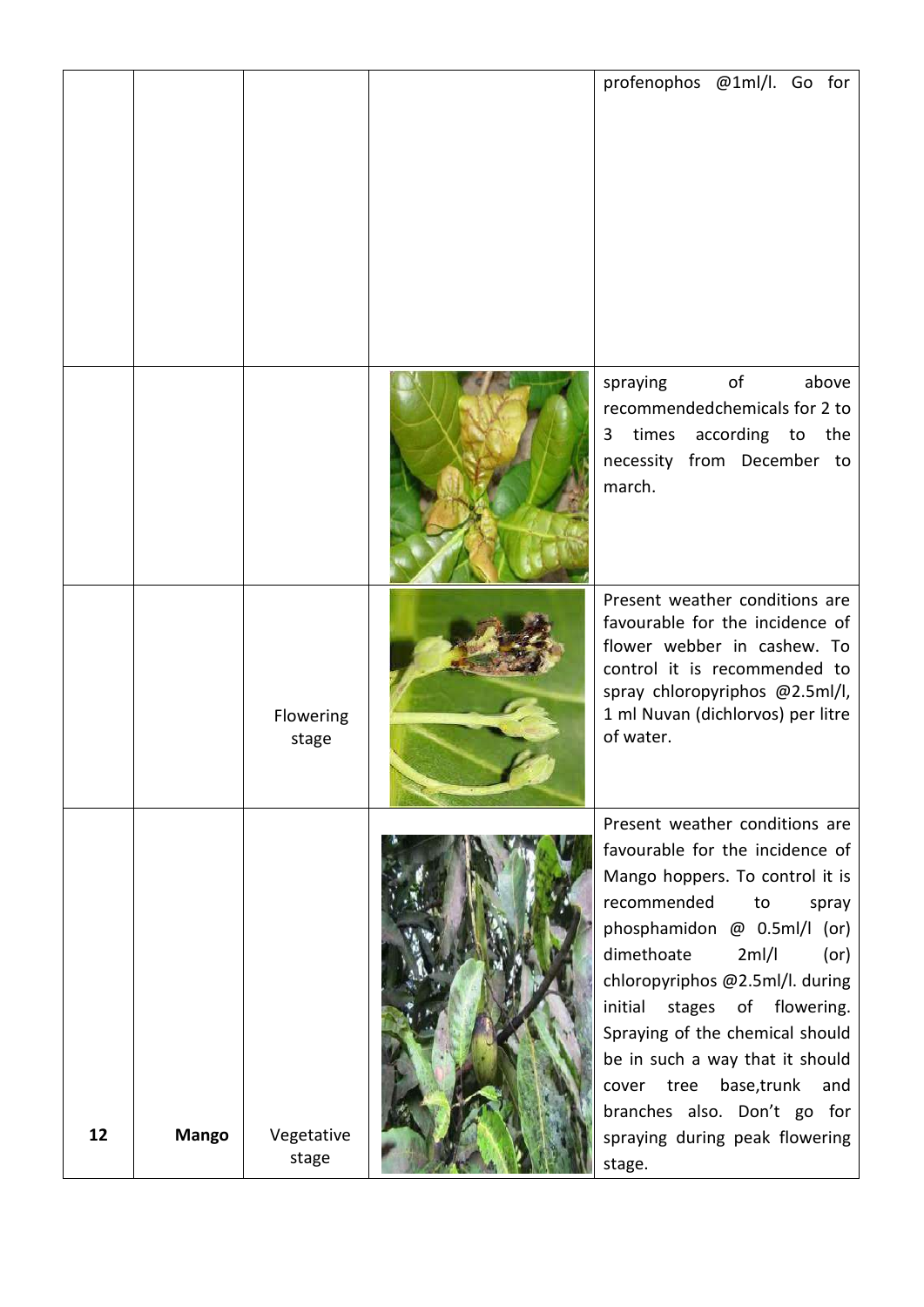|                       |                           |                                                                                                                                                                             |  | Present weather conditions<br>favourable<br>for<br>the<br>are<br>incidence offlower webber. To<br>control it is recommended to<br>chloropyriphos<br>spray<br>@2.5ml/l,<br>ml<br>Nuvan<br>$1 \quad$<br>(dichlorvos) per litre ofwater.                                                                                                                                                                                                                     |
|-----------------------|---------------------------|-----------------------------------------------------------------------------------------------------------------------------------------------------------------------------|--|-----------------------------------------------------------------------------------------------------------------------------------------------------------------------------------------------------------------------------------------------------------------------------------------------------------------------------------------------------------------------------------------------------------------------------------------------------------|
| 13                    | Oilpalm &<br>Coconut      | Fruiting stage                                                                                                                                                              |  | conditions<br>Present<br>are<br>favourable for incidence of<br>Rugose Spirilling whitefly. To<br>control it is recommended to<br>spray Neem oil 5 ml per litre of<br>water.<br>During heavy infestation -<br>application of imidacloprid 0.3<br>ml per litre of water.                                                                                                                                                                                    |
|                       |                           |                                                                                                                                                                             |  | Present weather conditions are<br>favourable for the incidence of<br>pseudo lumpy disease. To control,<br>use 20% ether or 1% formalin (or)<br>2% phenol for every<br>fifteen<br>minutes. Contact your nearest<br>doctor for further<br>veterinary<br>advice, regarding<br>the<br>antibiotic<br>administration<br>and<br>immunity<br>boosters. No vaccine was available<br>for this disease in India.                                                     |
| 14                    | Cow and<br><b>Buffalo</b> | Calf and adults                                                                                                                                                             |  | Isolate the infected cattle and<br>feed<br>them<br>with<br>easily<br>digestible feed<br>fodder<br>and<br>wounds shouldbe cleaned with<br>potassium<br>permanganate<br>solution .apply neem oil on<br>wounds of leg. apply boric acid<br>glycerin<br>solution<br>and<br>on<br>wounds of mouth<br>.take<br>veternary<br>doctor<br>assistancefor further treatment<br>FMD vaccine should be given to<br>animals for every 6 months as<br>preventive measure. |
| <b>General Advice</b> |                           | Coastal Andhra Pradesh region is likely to receive below normal<br>rainfall during subsequent one week i.e. from 20 <sup>th</sup> March to 26 <sup>th</sup><br>March, 2022. |  |                                                                                                                                                                                                                                                                                                                                                                                                                                                           |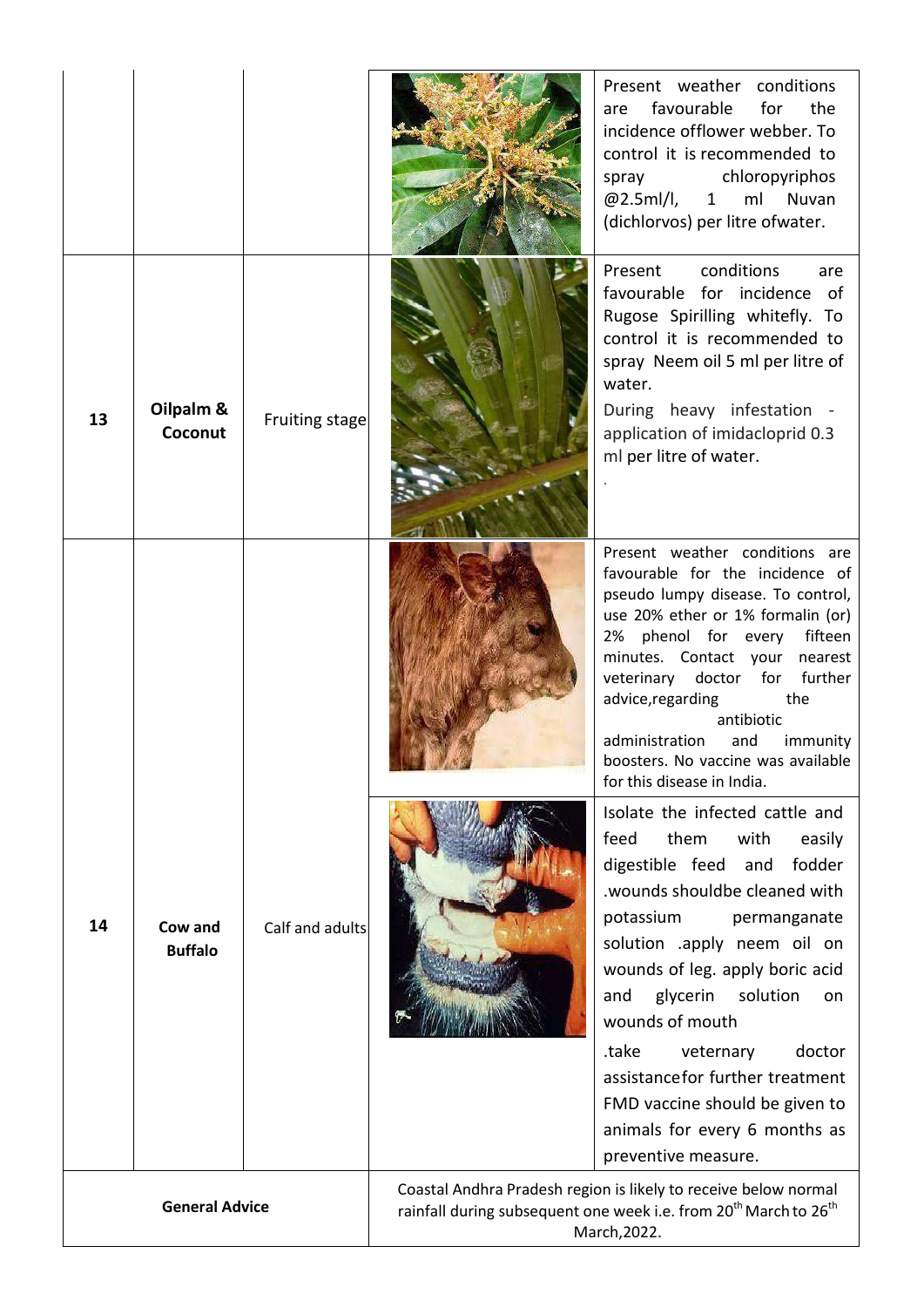## **AGRO METEOROLOGICAL ADVISORY FOR VISAKHAPATNAM DISTRICT, A P**

| S.<br>No.        | Crop                    | <b>Stage and</b><br>condition of the<br>crop | Problems / Pest and<br>disease        | <b>Agro Advisory</b>                                                                                                                                                                                                                                                                                                                                                                                                                                                                                                                                                                  |
|------------------|-------------------------|----------------------------------------------|---------------------------------------|---------------------------------------------------------------------------------------------------------------------------------------------------------------------------------------------------------------------------------------------------------------------------------------------------------------------------------------------------------------------------------------------------------------------------------------------------------------------------------------------------------------------------------------------------------------------------------------|
| 1.               | Rabi rice               | Tillering to PI<br>stage                     | Imbalanced fertilizer<br>application. | Go for application of 35 kg<br>$\bullet$<br>$urea+20$ kg MOP at PI stage                                                                                                                                                                                                                                                                                                                                                                                                                                                                                                              |
|                  |                         |                                              | Stem borer                            | Apply cartap hydrochloride (4G)<br>granules @ 8kg per acre.                                                                                                                                                                                                                                                                                                                                                                                                                                                                                                                           |
| $\boldsymbol{2}$ | Sugarcane<br>(Ratoon)   | Ratoon                                       |                                       | Go for working with shredder for<br>ratooning. Or<br>Stubble shaving followed by trash<br>mulching $@1.25$ t/ac<br>Farmers are advised to apply 10 t<br>well decomposed FYM, 150 kg<br>Urea, 250 kg SSP and 80 Kg MOP<br>/ac immediately after<br>stubble<br>shaving.<br>Farmers are also advised to apply<br>biofertilizers viz., Azospirillum 500<br>ml, PSB 500 ml, KRB 500 ml in 100<br>well<br>decomposed<br>kg<br>organic<br>manure/ac at the time of ratooning.<br>For crop of 45 days go for top dressing<br>of urea @ 150 kg/ac                                              |
|                  |                         |                                              | Smut disease and Early<br>shoot borer | Go<br>for<br>spraying<br>with<br>$\bullet$<br>$\omega$<br>propiconazole<br>m!/l<br>1<br>$+$ chlorpyriphos<br>$\omega$<br>2.5<br>m!/l<br>immediately after stubble shaving<br>for control of whip smut and early<br>shoot borer in sugarcane.                                                                                                                                                                                                                                                                                                                                          |
| 3.               | Sugarcane<br>Plant crop | Plantings are in<br>progress                 |                                       | Use 16000 three budded setts per<br>acre. Apply 250 kg SSP and 80 kg<br>MOP/ac at the time of planting in<br>furrows.<br>Farmers are advised to apply 10 t<br>well decomposed FYM, 250 kg<br>SSP and 80 Kg MOP /ac at the<br>time of planting.<br>Farmers are also advised to apply<br>biofertilizers viz., Azospirillum 500<br>ml, PSB 500 ml, KRB 500 ml in 100<br>well<br>decomposed<br>kg <sub>2</sub><br>organic<br>manure/ac at the time of<br>Go for trash mulching $@1.25$ t/ac<br>within 3 days of planting.<br>For crop of 45 days go for topdressing<br>of urea @ 75 kg/ac |
| $\overline{4}$   | Sugarcane<br>planting   |                                              |                                       | 8,000 to 10,000<br>seedlings<br>are<br>required for 1 acre.                                                                                                                                                                                                                                                                                                                                                                                                                                                                                                                           |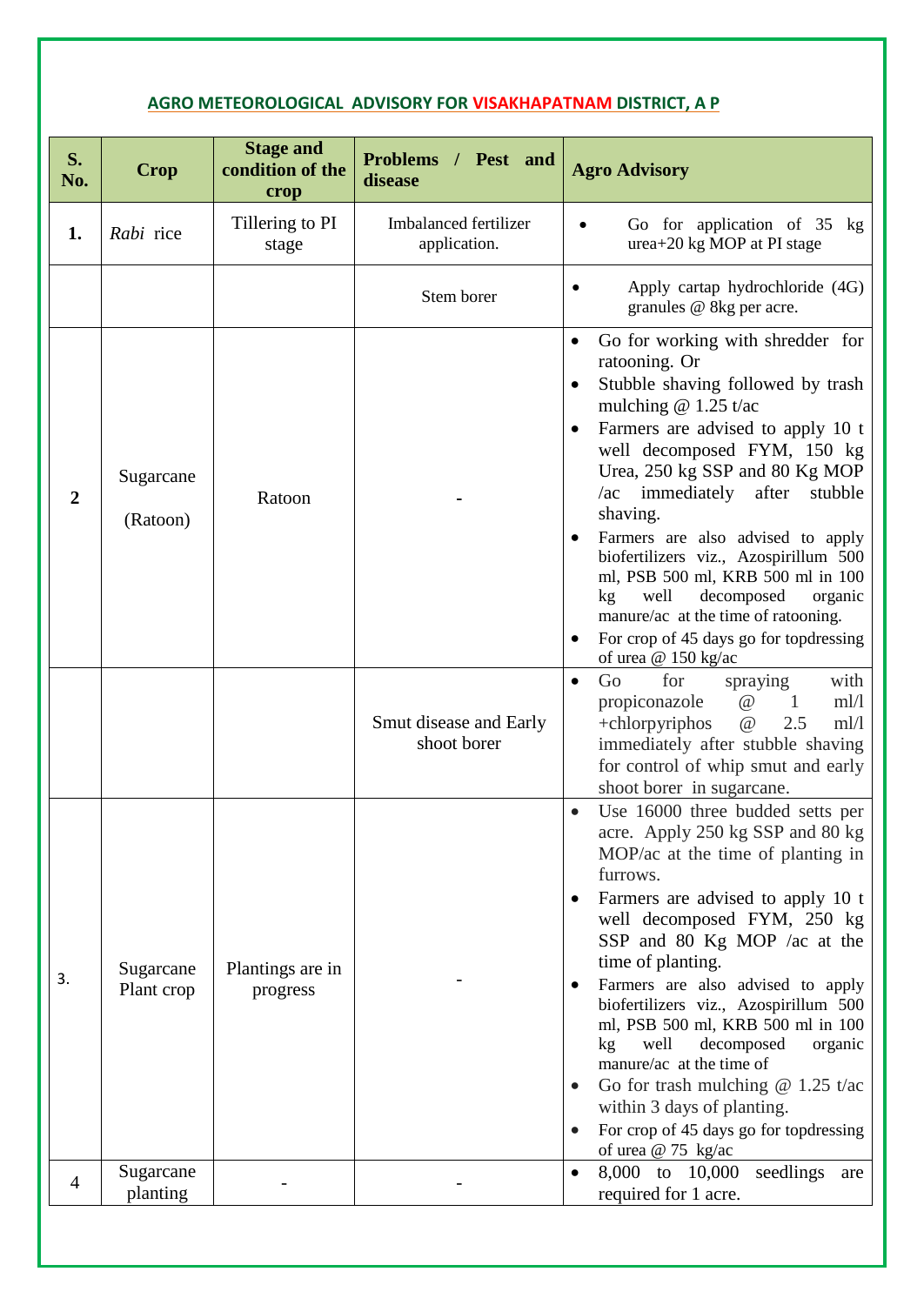|                  | with<br>seedlings |                                  |               |           | Go for paired row planting of 30<br>days aged seedlings at 60/120 cm<br>or 90 cm and plant to plant<br>distance should be 45 cm.                                                              |
|------------------|-------------------|----------------------------------|---------------|-----------|-----------------------------------------------------------------------------------------------------------------------------------------------------------------------------------------------|
|                  |                   |                                  |               | $\bullet$ | Apply 10 t well decomposed FYM,<br>250 kg SSP, 40 kg urea and 20 kg<br>MOP/ac are to be applied at the time<br>of planting.                                                                   |
|                  |                   |                                  |               |           | Farmers<br>advised<br>are<br>${\rm to}$<br>apply<br>biofertilizers viz Azospirillum 500 ml,<br>PSB 500 ml, KRB 500 ml in 100 kg<br>well decomposed organic manure at<br>the time of planting. |
|                  |                   |                                  |               |           | Go for release of Trichogramma<br>chilonis @ 20,000 eggs/ ac $(1 \text{ card})$<br>from 30 days after planting.                                                                               |
| 5                | Maize             | Vegetative                       | Fall armyworm | $\bullet$ | Spraying with chlorantraniliprole<br>$@0.4$ ml/1.                                                                                                                                             |
| 6.               | Sesame            | Vegetative to<br>flowering stage | Sucking pest  | $\bullet$ | Spray Dimethoate @ 2.0 ml/l                                                                                                                                                                   |
|                  |                   |                                  | Root rot      |           | Drenching with COC (blitox) @<br>3g/l or Carbendazim $@ 1 g/l$ .                                                                                                                              |
|                  |                   |                                  | Leaf webber   |           | Spray spinosad $@$ 0.3 ml/l or<br>flubendamide @ 0.2 ml/l.                                                                                                                                    |
| $\boldsymbol{7}$ | Groundnut         | Flowering to<br>pod formation    |               | $\bullet$ | Apply gypsum @ 200 kg ac at first<br>flowering followed by hoeing for<br>better filling of the pod.                                                                                           |
|                  |                   |                                  | Sucking pest  | $\bullet$ | Spray Dimethoate @ 2.0 ml/l                                                                                                                                                                   |
| 8                | Sunflower         | Vegetative stage                 | Helicoverpa   | $\bullet$ | Spray spinosad $@$ 0.3 ml/l or<br>flubendamide @ 0.2 ml/l.                                                                                                                                    |
| 9                | Chillies          | Vegetative to<br>flowering       | Flower thrips |           | Spray beauvaria $@$ 5 g /l                                                                                                                                                                    |

## **AGRO METEOROLOGICAL ADVISORY FOR NELLORE DISTRICT, A P**

| <b>Crop Specific Advisory:</b> |                                                                                                                                                                                                                                                                                                                                                                                                              |  |  |
|--------------------------------|--------------------------------------------------------------------------------------------------------------------------------------------------------------------------------------------------------------------------------------------------------------------------------------------------------------------------------------------------------------------------------------------------------------|--|--|
| Crop (Varieties)               | <b>Crop Specific Advisory</b>                                                                                                                                                                                                                                                                                                                                                                                |  |  |
| <b>RICE</b>                    | The present weather conditions are favourable for incidence of stem borer and BPH in<br>paddy. To control stem borer spray Chlorantraniliprole 0.4 ml/ lit or Cartap<br>Hydrochloride @ 2.0 g/ lit of water. To control BPH spray Buprofezin @ 1.6 ml/ litre of<br>water If incidence is less. If incidence is high, spray Imidacloprid+ Ethiprole @ 0.25 g (or)<br>Pymetrozine $@$ 0.6 g/litre of water.    |  |  |
| GROUNDNUT                      | Present weather conditions are favouarble for sucking pest and tikka leaf spot incidence<br>in groundnut. To control sucking pest, spray Monochrotophos $\omega$ 1.6 ml/l (or)<br>Imidacloprid @ 0.3 ml/l (or) Dimethoate @ 2 ml/litre of water. To control tikka leaf spot,<br>spray 400 g Mancozeb (or) 400 ml Hexaconazole (or) 200 ml Tebuconazole per acre,<br>spray 2 times at an interval of 15 days. |  |  |
|                                | Present weather conditions are favourable for sucking pest (aphids, jassids, white fly,                                                                                                                                                                                                                                                                                                                      |  |  |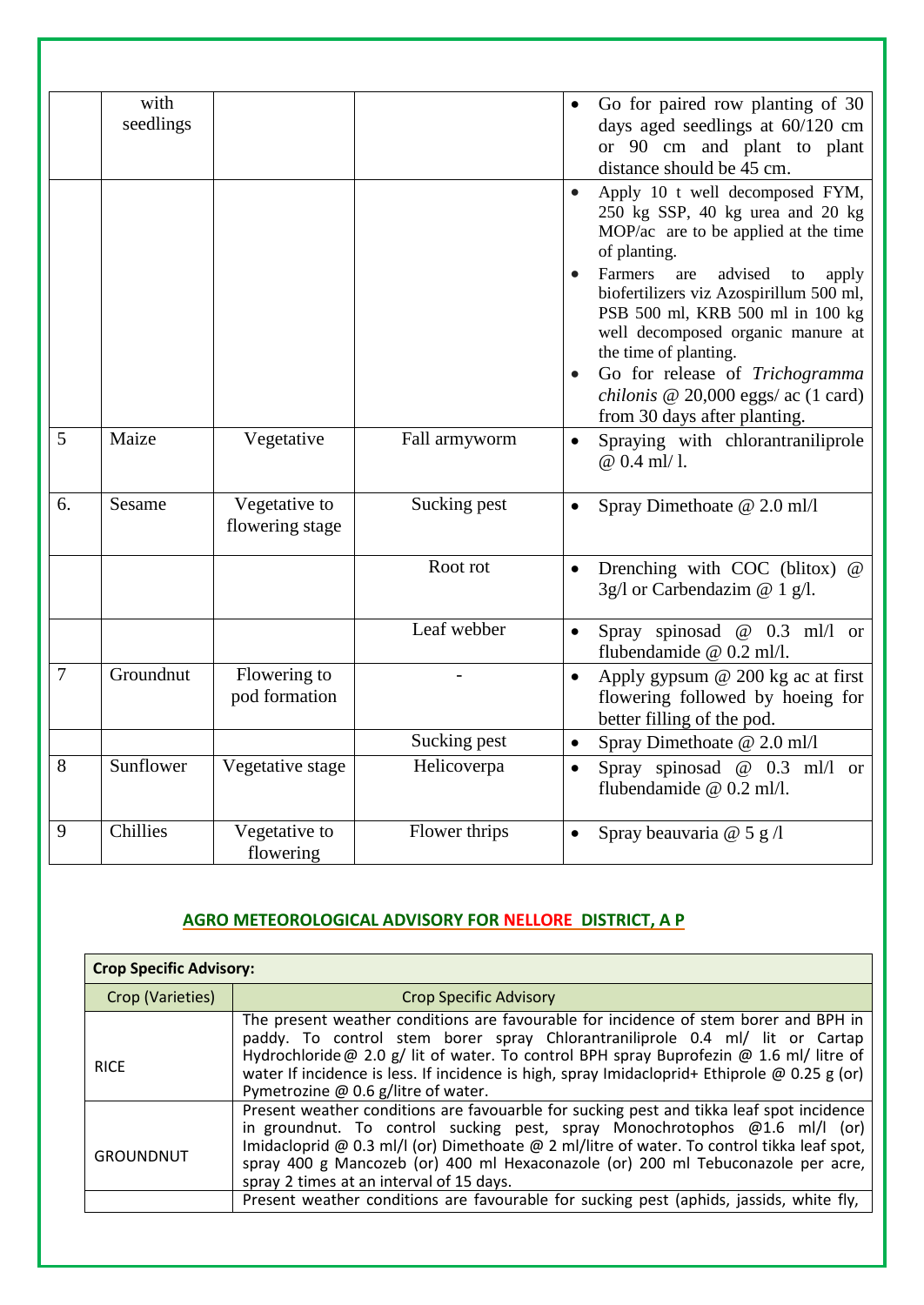| water.<br>Present weather conditions are favourable for incidence of rust in Bengal gram at<br>maturity stage. To control spray Hexaconazole@ 400 ml or Propiconazole@ 200ml or<br><b>CHICK PEA</b><br>Tryptoxystrobin + Tebuconazole @ 160g/acre<br>Present weather conditions are favourable for incidence of phyllody disease in sesame.<br>Collect and destroy the infected virus plants as and when noticed. To control vector,<br><b>SESAME</b><br>Spray Monocrotophos @1.6 ml or Thiomethaxim @ 0.3 g/l of water is recommended.<br>(GINGELLY/TIL)<br>Incidence of Powdery Mildew in noticed at some parts of Nellore district. To control<br>spray wettable Sulphur @3.0 g per litre of water.<br><b>Horticulture Specific Advisory:</b><br>Horticulture<br>Horticulture Specific Advisory<br>(Varieties)<br>Present weather conditions are favourable for leaf miner damage in acid lime. For<br>control spraying of Imidachloprid @0.5 ml + wetting agent @1 ml for litres of water.<br><b>ACID LIME</b><br>Incidence of thrips and mites is noticed in acid lime. To control spray Diafenthiuron @<br>1.5 grams/ litre of water.<br>The present weather conditions are favourable for hoppers in mango. To control spray<br>imidachloprid $@$ 0.3 ml. /L of water. Irrigation should be given 2 times in a fortnight.<br>This will help in increasing the fruit size and prevents the fruit fall. The present weather<br><b>MANGO</b><br>conditions are favourable for early fruit drop in mango. If the effect is more spray<br>planofix @1 ml./4.5L of water.<br>Mealy bugs in Papaya cause damage by sucking sap from leaves, stem & fruits. Infected<br>plants become stunted and mal formation of fruits occurs. To control revove weeds &<br>other plant species which host mealy bugs. Immediately after identification of mealy<br><b>PAPAYA</b><br>bugs spray Neem oil 2.5 ml + 0.5 ml adhesive as a repellent. Due to the wooly structure<br>chemicals do not affect the mealy bugs. Hence to remove wooly structure spray 1<br>Shampoo packet/ 1lts of water. On the next day spray 2.0 ml Dimethoate + 0.5 ml<br>adhesive to control the mealy bugs.<br>Present weather conditions are favourable for coanephora blight and fruit rot in chilli.<br><b>CHILLI</b><br>To control coanephora blight spray COC 30 $g + 2 g$ Streptocylcine per 10 liters of water.<br>To control fruit rot disease, spray with Azoxystrobin @ 1.0 ml (or)Difenconozole @ 0.5<br>ml (or) Cabriotop @ 3.0 g./L of water.<br>To control Rugose spiraling whitefly in Coconut spraying of Isaria fumosorosea (5gm |  |  |  |
|-------------------------------------------------------------------------------------------------------------------------------------------------------------------------------------------------------------------------------------------------------------------------------------------------------------------------------------------------------------------------------------------------------------------------------------------------------------------------------------------------------------------------------------------------------------------------------------------------------------------------------------------------------------------------------------------------------------------------------------------------------------------------------------------------------------------------------------------------------------------------------------------------------------------------------------------------------------------------------------------------------------------------------------------------------------------------------------------------------------------------------------------------------------------------------------------------------------------------------------------------------------------------------------------------------------------------------------------------------------------------------------------------------------------------------------------------------------------------------------------------------------------------------------------------------------------------------------------------------------------------------------------------------------------------------------------------------------------------------------------------------------------------------------------------------------------------------------------------------------------------------------------------------------------------------------------------------------------------------------------------------------------------------------------------------------------------------------------------------------------------------------------------------------------------------------------------------------------------------------------------------------------------------------------------------------------------------------------------------------------------------------------------------------------------------------------------------------------------------------------------------------------------------------------------------------------------------------------------------------------|--|--|--|
|                                                                                                                                                                                                                                                                                                                                                                                                                                                                                                                                                                                                                                                                                                                                                                                                                                                                                                                                                                                                                                                                                                                                                                                                                                                                                                                                                                                                                                                                                                                                                                                                                                                                                                                                                                                                                                                                                                                                                                                                                                                                                                                                                                                                                                                                                                                                                                                                                                                                                                                                                                                                                   |  |  |  |
|                                                                                                                                                                                                                                                                                                                                                                                                                                                                                                                                                                                                                                                                                                                                                                                                                                                                                                                                                                                                                                                                                                                                                                                                                                                                                                                                                                                                                                                                                                                                                                                                                                                                                                                                                                                                                                                                                                                                                                                                                                                                                                                                                                                                                                                                                                                                                                                                                                                                                                                                                                                                                   |  |  |  |
|                                                                                                                                                                                                                                                                                                                                                                                                                                                                                                                                                                                                                                                                                                                                                                                                                                                                                                                                                                                                                                                                                                                                                                                                                                                                                                                                                                                                                                                                                                                                                                                                                                                                                                                                                                                                                                                                                                                                                                                                                                                                                                                                                                                                                                                                                                                                                                                                                                                                                                                                                                                                                   |  |  |  |
|                                                                                                                                                                                                                                                                                                                                                                                                                                                                                                                                                                                                                                                                                                                                                                                                                                                                                                                                                                                                                                                                                                                                                                                                                                                                                                                                                                                                                                                                                                                                                                                                                                                                                                                                                                                                                                                                                                                                                                                                                                                                                                                                                                                                                                                                                                                                                                                                                                                                                                                                                                                                                   |  |  |  |
|                                                                                                                                                                                                                                                                                                                                                                                                                                                                                                                                                                                                                                                                                                                                                                                                                                                                                                                                                                                                                                                                                                                                                                                                                                                                                                                                                                                                                                                                                                                                                                                                                                                                                                                                                                                                                                                                                                                                                                                                                                                                                                                                                                                                                                                                                                                                                                                                                                                                                                                                                                                                                   |  |  |  |
|                                                                                                                                                                                                                                                                                                                                                                                                                                                                                                                                                                                                                                                                                                                                                                                                                                                                                                                                                                                                                                                                                                                                                                                                                                                                                                                                                                                                                                                                                                                                                                                                                                                                                                                                                                                                                                                                                                                                                                                                                                                                                                                                                                                                                                                                                                                                                                                                                                                                                                                                                                                                                   |  |  |  |
|                                                                                                                                                                                                                                                                                                                                                                                                                                                                                                                                                                                                                                                                                                                                                                                                                                                                                                                                                                                                                                                                                                                                                                                                                                                                                                                                                                                                                                                                                                                                                                                                                                                                                                                                                                                                                                                                                                                                                                                                                                                                                                                                                                                                                                                                                                                                                                                                                                                                                                                                                                                                                   |  |  |  |
|                                                                                                                                                                                                                                                                                                                                                                                                                                                                                                                                                                                                                                                                                                                                                                                                                                                                                                                                                                                                                                                                                                                                                                                                                                                                                                                                                                                                                                                                                                                                                                                                                                                                                                                                                                                                                                                                                                                                                                                                                                                                                                                                                                                                                                                                                                                                                                                                                                                                                                                                                                                                                   |  |  |  |
| culture in 1 lt of water) with 0.5 ml of sticking agent per litre of water. Pinning of<br>COCONUT<br>Dichochrysa sp., egg cards to palm trees and Installation of Yellowsticky sheet. Spraying<br>of Neem oil @ 10000ppm 3ml/lt is also effective.                                                                                                                                                                                                                                                                                                                                                                                                                                                                                                                                                                                                                                                                                                                                                                                                                                                                                                                                                                                                                                                                                                                                                                                                                                                                                                                                                                                                                                                                                                                                                                                                                                                                                                                                                                                                                                                                                                                                                                                                                                                                                                                                                                                                                                                                                                                                                                |  |  |  |
| <b>Fisheries Specific Advisory</b>                                                                                                                                                                                                                                                                                                                                                                                                                                                                                                                                                                                                                                                                                                                                                                                                                                                                                                                                                                                                                                                                                                                                                                                                                                                                                                                                                                                                                                                                                                                                                                                                                                                                                                                                                                                                                                                                                                                                                                                                                                                                                                                                                                                                                                                                                                                                                                                                                                                                                                                                                                                |  |  |  |
| <b>Fisheries</b><br><b>Fisheries Specific Advisory</b><br>(Varieties)                                                                                                                                                                                                                                                                                                                                                                                                                                                                                                                                                                                                                                                                                                                                                                                                                                                                                                                                                                                                                                                                                                                                                                                                                                                                                                                                                                                                                                                                                                                                                                                                                                                                                                                                                                                                                                                                                                                                                                                                                                                                                                                                                                                                                                                                                                                                                                                                                                                                                                                                             |  |  |  |
| Recommended tox care in carp culture @1.0 kg/ton of feed as an absorbent of residues<br><b>CARP</b><br>of pesticides, mould killer and as toxin binder.                                                                                                                                                                                                                                                                                                                                                                                                                                                                                                                                                                                                                                                                                                                                                                                                                                                                                                                                                                                                                                                                                                                                                                                                                                                                                                                                                                                                                                                                                                                                                                                                                                                                                                                                                                                                                                                                                                                                                                                                                                                                                                                                                                                                                                                                                                                                                                                                                                                           |  |  |  |
| In vennamei culture, to increase the survival rate, density of zooplankton as well as to<br>reduce the FCR it is advised to apply fermented mixture@100 lit/acre in weekly intervals<br><b>FRESH WATER</b><br>and skip the two meals during applied day.                                                                                                                                                                                                                                                                                                                                                                                                                                                                                                                                                                                                                                                                                                                                                                                                                                                                                                                                                                                                                                                                                                                                                                                                                                                                                                                                                                                                                                                                                                                                                                                                                                                                                                                                                                                                                                                                                                                                                                                                                                                                                                                                                                                                                                                                                                                                                          |  |  |  |
| <b>Others (Soil / Land Preparation) Specific Advisory:</b>                                                                                                                                                                                                                                                                                                                                                                                                                                                                                                                                                                                                                                                                                                                                                                                                                                                                                                                                                                                                                                                                                                                                                                                                                                                                                                                                                                                                                                                                                                                                                                                                                                                                                                                                                                                                                                                                                                                                                                                                                                                                                                                                                                                                                                                                                                                                                                                                                                                                                                                                                        |  |  |  |
| Others (Soil / Land Preparation) Specific Advisory                                                                                                                                                                                                                                                                                                                                                                                                                                                                                                                                                                                                                                                                                                                                                                                                                                                                                                                                                                                                                                                                                                                                                                                                                                                                                                                                                                                                                                                                                                                                                                                                                                                                                                                                                                                                                                                                                                                                                                                                                                                                                                                                                                                                                                                                                                                                                                                                                                                                                                                                                                |  |  |  |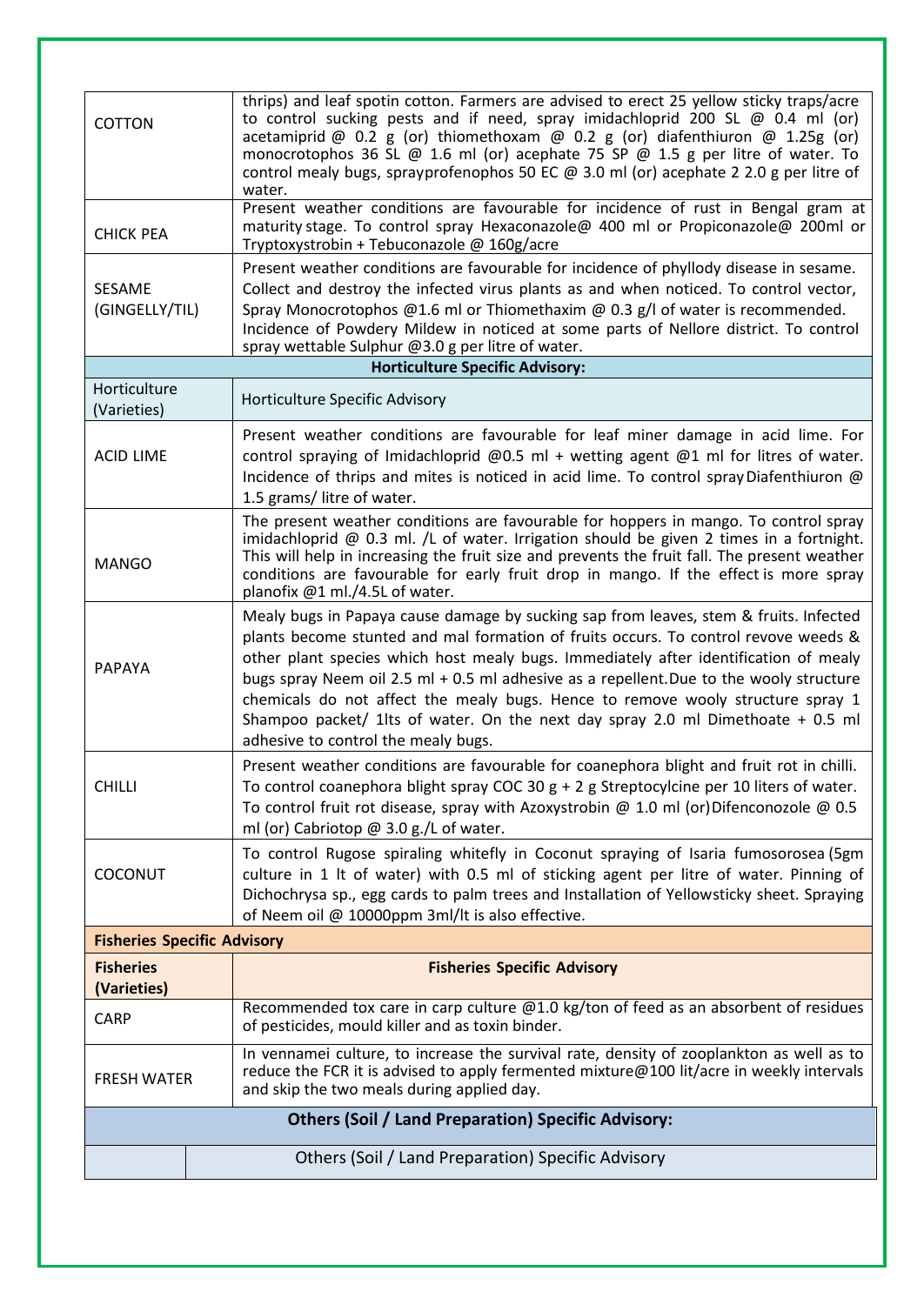|      | Farmers are advised to go for summer deep ploughing after harvesting of the crop, to improve                     |
|------|------------------------------------------------------------------------------------------------------------------|
| LAND | soil condition and to destroy the soil borne pathogen, insect pest pupae and weeds by exposing                   |
|      | PREPARATION them to hot sun. And also advised to go for soil testing after harvesting of the crop once in 2 to 3 |
|      | vears, to know the soil fertility status.                                                                        |

#### **AGRO METEOROLOGICAL ADVISORY FOR CHITTOOR DISTRICT, A P**

| <b>Crop Specific Advisory:</b>                                                                                                                                                                                                                                          |                                                                                                                                                                                                                                                                                                                                                                 |  |  |
|-------------------------------------------------------------------------------------------------------------------------------------------------------------------------------------------------------------------------------------------------------------------------|-----------------------------------------------------------------------------------------------------------------------------------------------------------------------------------------------------------------------------------------------------------------------------------------------------------------------------------------------------------------|--|--|
| Crop (Varieties)                                                                                                                                                                                                                                                        | <b>Crop Specific Advisory</b>                                                                                                                                                                                                                                                                                                                                   |  |  |
| <b>GROUNDNUT</b>                                                                                                                                                                                                                                                        | · The present weather conditions are favourable for late leaf spot in groundnut. To control<br>spray saaf @ 2 g/L of water.                                                                                                                                                                                                                                     |  |  |
| <b>RICE</b>                                                                                                                                                                                                                                                             | · The present weather conditions are favourable for leaf folder in paddy. To control spray<br>chorpyriphos @ 2.5 ml./L or prophenophos @ 2 ml. /L of water.                                                                                                                                                                                                     |  |  |
| <b>GINGELLY</b>                                                                                                                                                                                                                                                         | · The present weather conditions are favourable for powdery mildew in gingelly. To control<br>spray Wettable Sulphur @ 3g./L of water.                                                                                                                                                                                                                          |  |  |
| <b>SUGARCANE</b>                                                                                                                                                                                                                                                        | In 40-60 days sugarcane crop there is possibility of incidence of early shoot borer. To<br>control go for frequent irrigation at regular intervals and spray chloripyriphos @ 2.5 ml./Lof<br>water.                                                                                                                                                             |  |  |
| • The present weather conditions are favourable for fall army worm in maize and fodder<br><b>FODDERMAIZE</b><br>maize. To control spray emamectin benzoate @ 5 SB @ 0.4 ml./L of water (or)<br>chloranthrinilipole @ 0.4 ml./L of water by spraying directed on whorls. |                                                                                                                                                                                                                                                                                                                                                                 |  |  |
| <b>Horticulture Specific Advisory:</b>                                                                                                                                                                                                                                  |                                                                                                                                                                                                                                                                                                                                                                 |  |  |
| Horticulture<br>(Varieties)                                                                                                                                                                                                                                             | Horticulture Specific Advisory                                                                                                                                                                                                                                                                                                                                  |  |  |
| <b>MANGO</b>                                                                                                                                                                                                                                                            | . Irrigation should be given 2 times in a fortnight. This will help in increasing thefruit size and<br>prevents the fruit fall.                                                                                                                                                                                                                                 |  |  |
| <b>CHILLI</b>                                                                                                                                                                                                                                                           | • The present increasing temperatures are highly favourable for thrips and mite attack in chillies.<br>To control thrips spray fepronil @ 2 ml or spinosad @ 0.25 ml ordimethoate @ 2 ml/lt. of water. To<br>control mite spray dicopal @ 5 ml., omite @ 1 ml/lt. of water.                                                                                     |  |  |
| <b>Poultry specific advisory</b>                                                                                                                                                                                                                                        |                                                                                                                                                                                                                                                                                                                                                                 |  |  |
| Poultry                                                                                                                                                                                                                                                                 | Poultry specific advisory                                                                                                                                                                                                                                                                                                                                       |  |  |
| <b>CHICKEN</b>                                                                                                                                                                                                                                                          | . As there is high temperature forecast protect the birds of all ages by maintaining room<br>temperatures by arranging foggers and sprinklers. • Use biothatching materials to cover the<br>sheds. • Provide the sheds with light and ventilation along with cool water for drinking. • Arrest<br>the ammonia smell in the sheds by arranging fans and coolers. |  |  |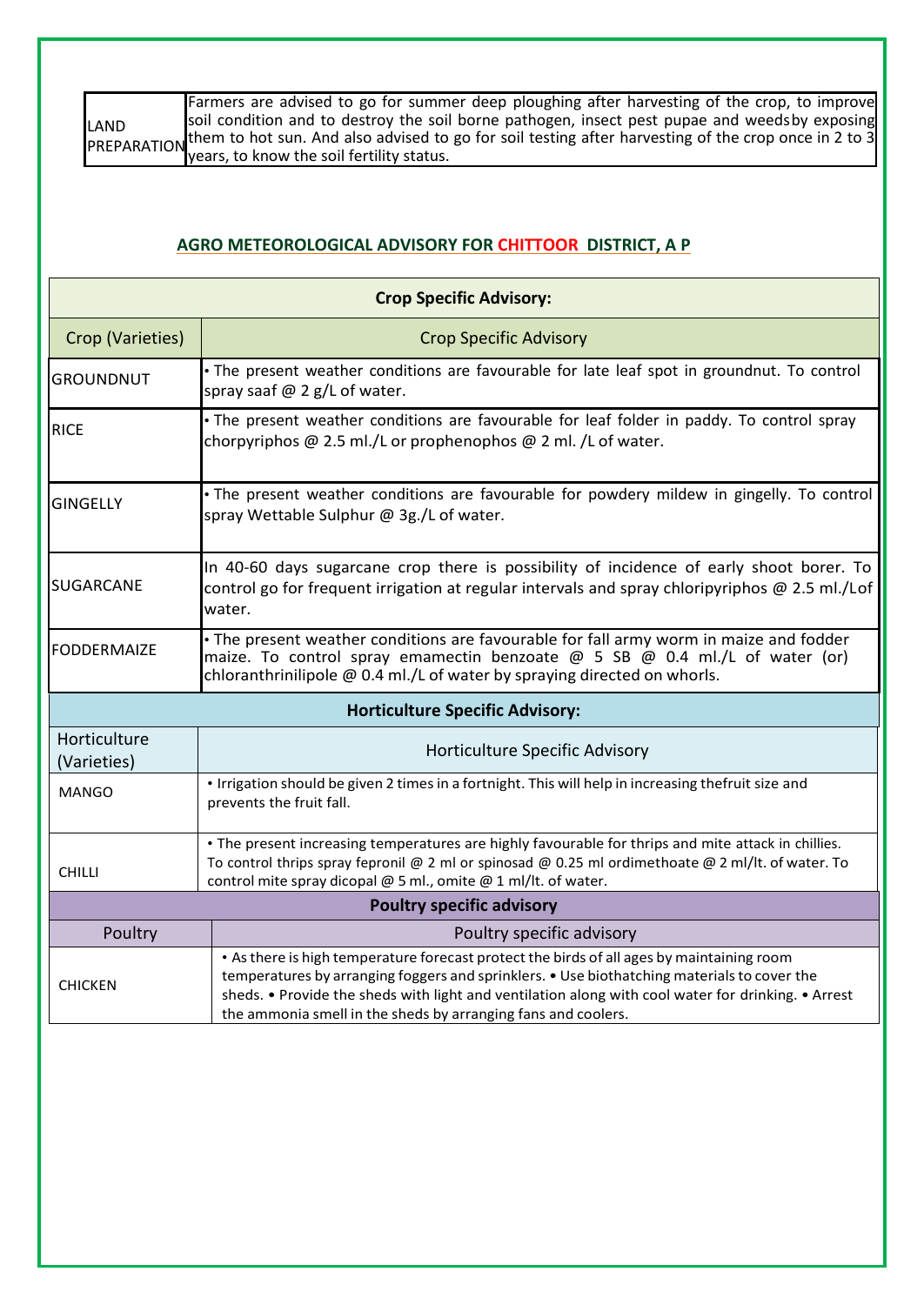# **AGRO METEOROLOGICAL ADVISORY FOR KADAPA DISTRICT, A P**

| <b>Crop Specific Advisory:</b>                                                                                                                                                            |                                                                                                                                                                                                                                                                                                                                                                                                                                   |  |  |
|-------------------------------------------------------------------------------------------------------------------------------------------------------------------------------------------|-----------------------------------------------------------------------------------------------------------------------------------------------------------------------------------------------------------------------------------------------------------------------------------------------------------------------------------------------------------------------------------------------------------------------------------|--|--|
| Crop (Varieties)                                                                                                                                                                          | <b>Crop Specific Advisory</b>                                                                                                                                                                                                                                                                                                                                                                                                     |  |  |
| <b>RICE</b>                                                                                                                                                                               | The present weather conditions are favourable for incidence of stem borer and leaf folder. To<br>control stem borer at tillering stage spray Chlorpyriphos @ 2.5 ml/ I or Acephate @1.5g or<br>Cartap Hydrochloride @ 2.0 g or Chlorantraniliprole 0.3 ml/ I of water. To control leaf folder<br>spray Chlorpyriphos 20 E.C@ 2.5 ml or Profenophos 20 E.C @ 2.0 ml or Monocrotophos 36 S.L<br>@1.6 ml/ I of water.                |  |  |
| <b>GROUNDNUT</b>                                                                                                                                                                          | At present Groundnut crop is in pod formation stage. Present weather conditions are<br>favourable for incidence of Spodoptera. To control Spodoptera, spray quinalphos @ 400ml<br>(or) thiodicarb @ 200 g (or) novaluron @ 200 ml in 200 lit of water.                                                                                                                                                                            |  |  |
| SORGHUM<br>(JOWAR/GREAT<br>MILLET)                                                                                                                                                        | In sorghum, 4 kg Carbofuran 3G granules per acre should be applied in stem whorls to<br>control stem borer. To control fall army worm spray spinosad@0.3 ml or<br>Chlorantraniliprole 0.3 ml per lit of water.                                                                                                                                                                                                                    |  |  |
| <b>SUNFLOWER</b>                                                                                                                                                                          | Due to increase in day temperatures the incidence of thrips is likely to increase in sunflower.<br>Spray Monocrotophos @1.6 ml or Imidacloprid @0.4 ml or Thiamethoxam@0.2 g or Fipronil<br>@ 2.0 ml per lit of water.                                                                                                                                                                                                            |  |  |
| SESAME<br>(GINGELLY/TIL)                                                                                                                                                                  | Present Sesame is at flowering stage. Due to dry weather forecast for coming days farmers<br>are advised to provide irrigation to the crop. Prevailing weather conditions are favourable<br>for the incidence of phyllody disease in sesame. Collect and destroy the infected virus plants<br>as and when noticed. To control vector, spray Methyldemeton @1.0ml or Dimethoate@2.0<br>ml or Imidacloprid@0.3 ml per lit of water. |  |  |
| <b>Horticulture Specific Advisory:</b>                                                                                                                                                    |                                                                                                                                                                                                                                                                                                                                                                                                                                   |  |  |
| Horticulture<br>(Varieties)                                                                                                                                                               | Horticulture Specific Advisory                                                                                                                                                                                                                                                                                                                                                                                                    |  |  |
| <b>ACID LIME</b>                                                                                                                                                                          | In Acid lime to control flower drop spray planofix 1.0 ml in 4.5 liters of water atflowering and<br>marble-sized fruiting stage.                                                                                                                                                                                                                                                                                                  |  |  |
| <b>MANGO</b>                                                                                                                                                                              | In mango, the fruit drop can be prevented if light water is given every 25-30 days when the<br>mangoes are between peas and lemon sizes. Spray 1% urea once in lemonsize and second after<br>20 days to control the fruit drop or spray potassium nitrate 10 g of water.                                                                                                                                                          |  |  |
| In banana give irrigation as and when required. To Protect from sunlight cover the peduncle and<br>whole bunch with dried leaves. Irrigation should be given for every 3-4 days<br>BANANA |                                                                                                                                                                                                                                                                                                                                                                                                                                   |  |  |
| <b>Others (Soil / Land Preparation) Specific Advisory:</b>                                                                                                                                |                                                                                                                                                                                                                                                                                                                                                                                                                                   |  |  |
|                                                                                                                                                                                           | Others (Soil / Land Preparation) Specific Advisory                                                                                                                                                                                                                                                                                                                                                                                |  |  |
|                                                                                                                                                                                           | GENERAL ADVICE As per the ERFS, from March 20th to 26th March the maximum and minimum temperature is<br>normal and below normal rainfall may receive over Rayalaseema.                                                                                                                                                                                                                                                            |  |  |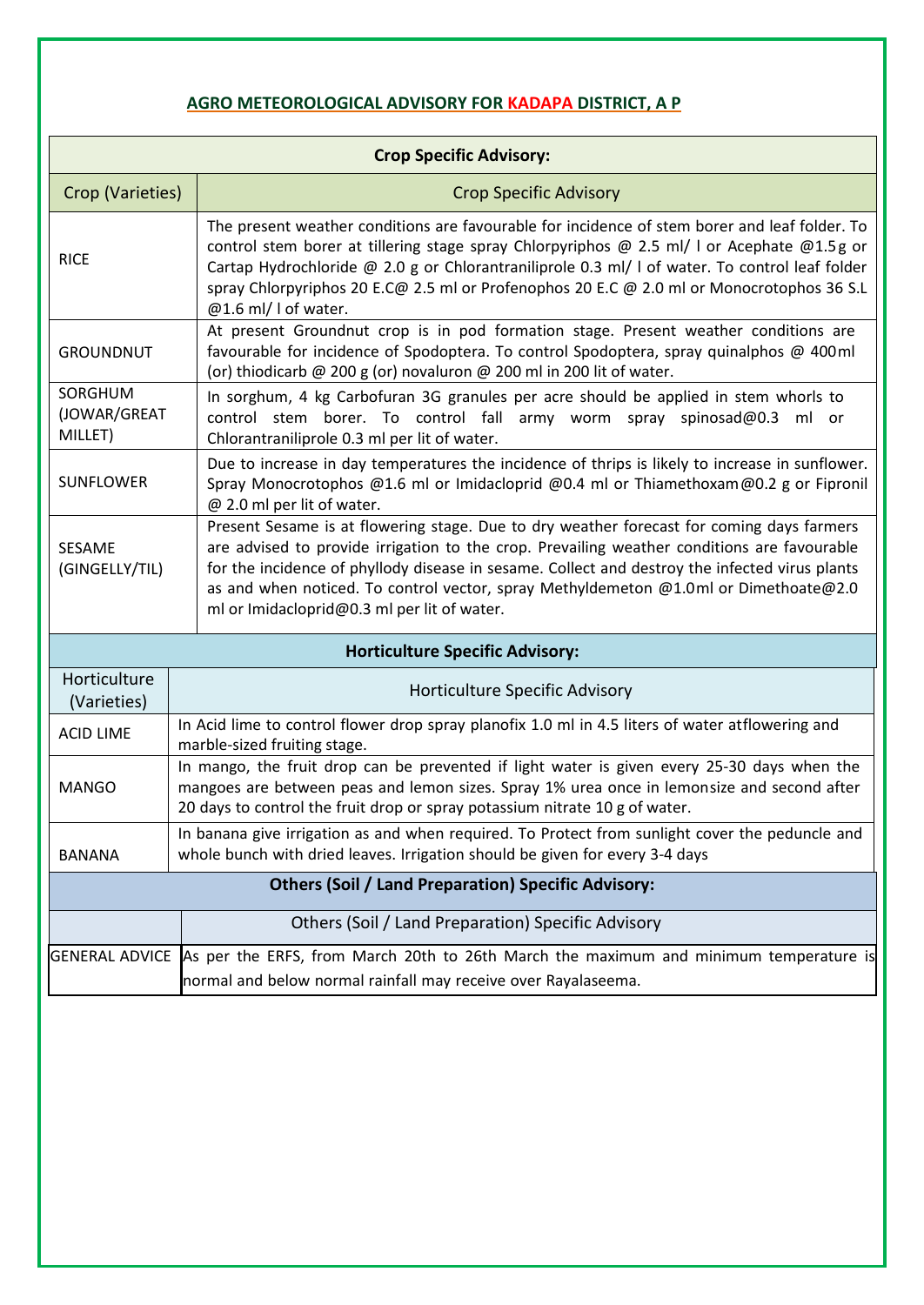# **AGRO METEOROLOGICAL ADVISORY FOR EAST GODAVARI DISTRICT, A P**

| <b>Crop Specific Advisory:</b> |                                                                                                                                                                                                                                                                                                                                                                                                                                                                                                                                                                                                                                                                 |  |  |  |
|--------------------------------|-----------------------------------------------------------------------------------------------------------------------------------------------------------------------------------------------------------------------------------------------------------------------------------------------------------------------------------------------------------------------------------------------------------------------------------------------------------------------------------------------------------------------------------------------------------------------------------------------------------------------------------------------------------------|--|--|--|
| Crop<br>(Varieties)            | <b>Crop Specific Advisory</b>                                                                                                                                                                                                                                                                                                                                                                                                                                                                                                                                                                                                                                   |  |  |  |
| <b>RICE</b>                    | Night temperatures between 18-22 Deg. Celsius, less than 10 Deg. Celsius difference between<br>day & night temperatures, moisture & wetness on leaves for more than 10 hours, cloudy sky,<br>dew on leaves, high humid conditions favour the incidence of Blast disease. Tocontrol blast spray<br>Tricyclozole @ 0.6 g/lt or Isoprothiolane @ 1.5 ml/l or Kasugamycine @2.5 ml/lt.                                                                                                                                                                                                                                                                              |  |  |  |
| <b>MAIZE</b>                   | In Maize after flowering stage, due to low moisture conditions in soil and high temperatures<br>favours the infection of Charcoal rot. These fungus spread from root and causes the brown spots<br>on stem. Stem will break at the infected area. In this disease prone areas, to controlgrow green<br>manure crops and incorporate in field. Mix Trichoderma culture in FYM andspread for 3-4 years<br>in line. Perform deep summer ploughing. Maintain adequate soil moisture from flowering stage.<br>Collect and burn infected plant parts. Follow crop rotation.                                                                                           |  |  |  |
| SUGARCANE                      | High temperatures for more days with dry weather and unseasonal rains during summer favours<br>the incidence of Red mites in Sugarcane. These mites suck the sap from bottom of leaves and<br>causes red spots on leaves. Spray Wettable Sulphur @ 3g/lt under the leaves to control<br>effectively.                                                                                                                                                                                                                                                                                                                                                            |  |  |  |
| <b>BLACK</b><br><b>GRAM</b>    | In dry situations, 2 irrigations at 30 and 55 DAS in rice fallow black gram increase the yield. To<br>control grassy weeds spray Fenoxaprop-ethyl @ 1.25 ml/l or Quizaloprop-ethyl @ 2 ml/lt. To<br>control broad leaved grass, spray Imazethapyr @ 1ml/lt.                                                                                                                                                                                                                                                                                                                                                                                                     |  |  |  |
| <b>CASHEW</b>                  | In Cashew Root & Shoot borer infestation can be identified by the presence of small holesat the<br>collar region, gummosis, and extrusion of fross from the holes at the collar region. The incidence<br>will be more in neglected and poor management orchards. The effective control measures<br>consists of mechanical removal of the immature stages (grubs) of the pestduring initial stages of<br>infestation and swabbing the trunk and exposed roots with Chlorpyriphos 20 EC @10ml/lt and<br>the exposed roots should be sprayed with neem oil 5% thrice during the year at an interval of 4<br>months starting from June onwards or onset of monsoon. |  |  |  |
|                                | <b>Horticulture Specific Advisory:</b>                                                                                                                                                                                                                                                                                                                                                                                                                                                                                                                                                                                                                          |  |  |  |
| Horticulture<br>(Varieties)    | Horticulture Specific Advisory                                                                                                                                                                                                                                                                                                                                                                                                                                                                                                                                                                                                                                  |  |  |  |
| <b>CHILLI</b>                  | Chillies crop is at picking stage, incidence of thrips and mites is noticed, Thrips cause upward<br>curling of leaves and gives boat shape. To control thrips, spray Fipronil@ 2 ml/lt or Triazphos @<br>$2ml/$ It or cephate @ 1.25g/l. Mites cause downward curling of leaves and gives inverted boat<br>shape spray Dicofol $@$ 5 ml/lt. Safety precautions to be followed in use of spraying equipment by<br>contract workers/farmers.                                                                                                                                                                                                                      |  |  |  |
| <b>BRINJAL</b>                 | Mealy bugs suck the sap from tender parts and forms sooty molds. To control Mealy bugs in<br>Brinjal, remove affected plant parts. Foliar spray with Malathion $@$ 2 ml/l is effective against<br>mealy bugs.                                                                                                                                                                                                                                                                                                                                                                                                                                                   |  |  |  |
| <b>MANGO</b>                   | Fruit drop is likely in Mango, nutrient spray with 1% urea or Planofix @ 1 ml per 4.5 liters of<br>water is advised. To control nut weevil in Mango spray Fenthion 100EC @ 1ml/lit during marble<br>stage and second spray 15 days after the first spray. Care to be exercised by workers while mixing<br>of inputs and application.                                                                                                                                                                                                                                                                                                                            |  |  |  |
| PAPAYA                         | In Papaya fruit fly damage the crop after the formation of fruits. Adult female fly lays eggs<br>beneath the epidermis of fruit. After 3-4 days these eggs hatches and become larvae. These<br>larvae feeds on the fruit and causes fruit rot. To control keepthe orchards clean. Remove and<br>collect the dropped fruits of left over fruits on the papaya plant. Use Methyl Eugenol traps to<br>attract male flies and destroy them.                                                                                                                                                                                                                         |  |  |  |
| COCONUT                        | To control Rugose spiraling whitefly in Coconut spraying of Isaria fumosorosea(5gm culture in<br>1 It of water) with 0.5 ml of sticking agent per litre of water. Pinning of Dichochrysa sp., egg<br>cards to palm trees and Installation of Yellowsticky sheet. Spraying of Neem oil @ 10000ppm                                                                                                                                                                                                                                                                                                                                                                |  |  |  |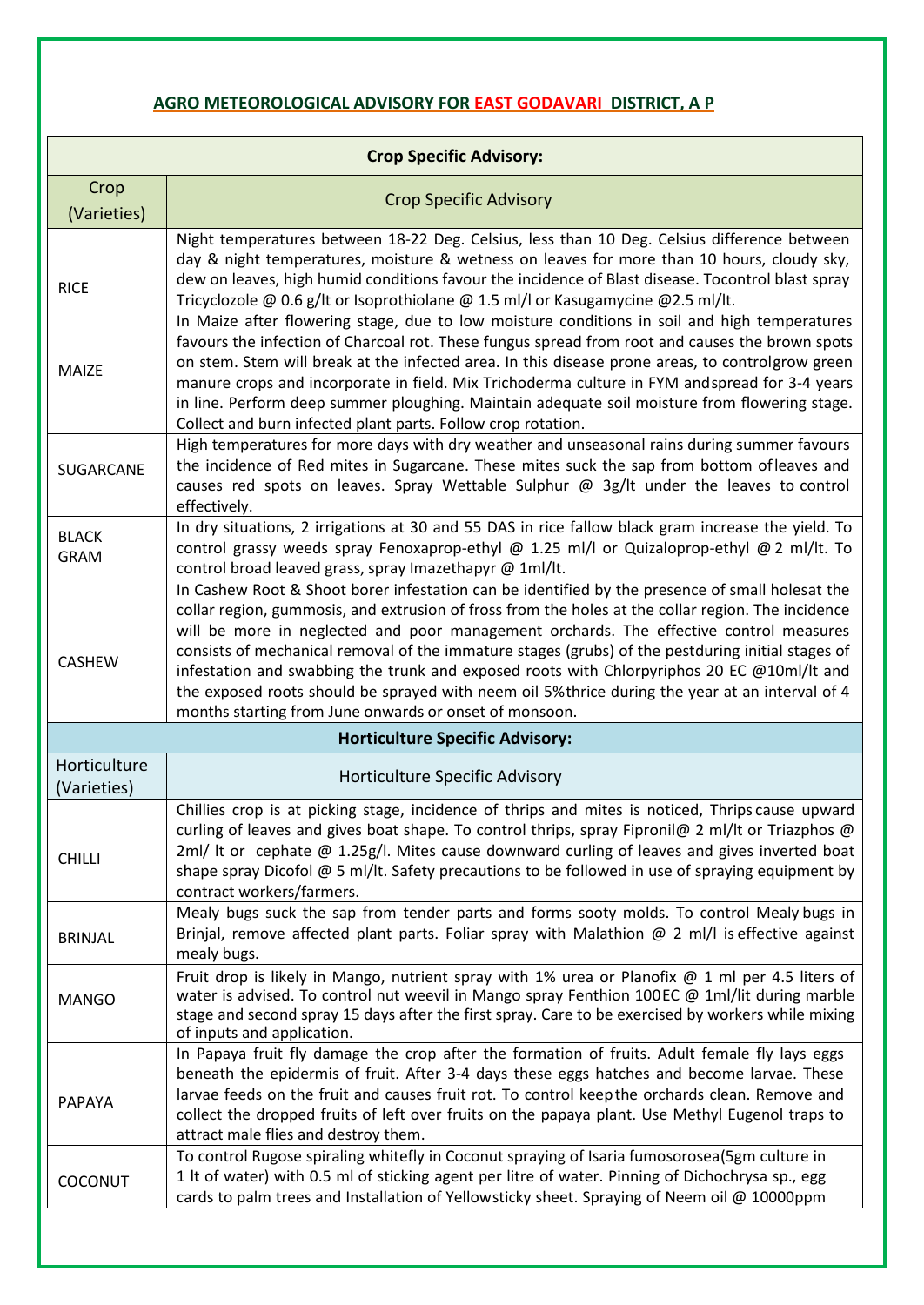|                                  | 3ml/lt is also effective.          |                                                                                                                                                                                                                                                                                                                                                                                                                                                                            |  |  |
|----------------------------------|------------------------------------|----------------------------------------------------------------------------------------------------------------------------------------------------------------------------------------------------------------------------------------------------------------------------------------------------------------------------------------------------------------------------------------------------------------------------------------------------------------------------|--|--|
|                                  |                                    | <b>Livestock Specific Advisory:</b>                                                                                                                                                                                                                                                                                                                                                                                                                                        |  |  |
| Livestock                        | <b>Livestock Specific Advisory</b> |                                                                                                                                                                                                                                                                                                                                                                                                                                                                            |  |  |
| <b>BUFFALO</b>                   |                                    | If buffaloes effected by sun stoke during summer, feed those animals with Phytocoolsolution<br>@ 10ml/ day & Daicrose saline solution can be served. Can be treated with vitamin- A, D<br>injections. Animals during summer comes to silent heat. The an-estrous animal has to be<br>examined and treat accordingly to come to estrous.                                                                                                                                    |  |  |
| <b>Poultry specific advisory</b> |                                    |                                                                                                                                                                                                                                                                                                                                                                                                                                                                            |  |  |
| Poultry                          |                                    | Poultry specific advisory                                                                                                                                                                                                                                                                                                                                                                                                                                                  |  |  |
| <b>BIRD</b>                      |                                    | During summer Poultry birds need to be provided with abundant water. More feed to be<br>supplied during evening/ night as the birds consumption is less during day times. Multi<br>vitamin liquids need to be provided. Bird sheds need to be covered with tarpaulins to<br>avoids birds from direct sunlight. During summer eggs need to be collected immediate<br>after egg laying and keep in a cool place.                                                             |  |  |
| <b>GENERALADVICE</b>             |                                    | Extended rainfall forecast: during 20-03-2022 to 26-03-2022 Coastal Andhra Pradesh is<br>expected the rainfall below the normal. The normal average rainfall for this period is 0.15<br>mm, expected rainfall is 0.01 mm. Maximum & minimum temperatures will be normal. The<br>normal average Tmax during this period is 35.28 deg.cent. and expected 36.01 deg.cent.<br>The normal average Tmin during this period 23.29 deg.cent. and expected T min 23.22<br>deg.cent. |  |  |

## **AGRO METEOROLOGICAL ADVISORY FOR WEST GODAVARI DISTRICT, A P**

| <b>Crop Specific Advisory:</b>         |                                                                                                                                                                                                                                                                                              |  |  |
|----------------------------------------|----------------------------------------------------------------------------------------------------------------------------------------------------------------------------------------------------------------------------------------------------------------------------------------------|--|--|
| Crop<br>(Varieties)                    | <b>Crop Specific Advisory</b>                                                                                                                                                                                                                                                                |  |  |
| <b>RICE</b>                            | The present weather conditions are favourable for the incidence of blast, stemborer and leaf<br>folder in paddy. To control blast spray tricyclazole @ 0.6g/L or isoprothiolone @ 1.5ml/L. To<br>control stemborer and leaf folder spray cartap hydrochloride @2g or chloropyriphos@ 2.5ml/L |  |  |
| <b>MAIZE</b>                           | Fall army worm incidence was observed in maize crop. To control, farmers are advised tospray<br>Spinosad 0.3 ml or Imamectin benzoate 0.4 g per litre of water.                                                                                                                              |  |  |
| <b>Horticulture Specific Advisory:</b> |                                                                                                                                                                                                                                                                                              |  |  |
| Horticulture<br>(Varieties)            | Horticulture Specific Advisory                                                                                                                                                                                                                                                               |  |  |
| COCONUT                                | Prevailing conditions are suitable for the incidence of Rugose spiraling whitefly. Farmers are<br>advised to go for spraying of Azadirachtin 10,000 ppm @ 1ml/L (or)neem oil 0.5% + detergent<br>powder @ 10g/L 2 or 3 sprays at 20 days interval.                                           |  |  |
| <b>MANGO</b>                           | To control Mango hoppers spray Monocrotophos @ 1.6 ml/lt or Imidacloprid 0.25ml/lt. Sooty<br>moulds (mangu) will develop. To control fruit drop, nutrient spraywith 1% urea or Planofix @ 1<br>ml per 4.5 liters of water is advised.                                                        |  |  |
| COCONUT                                | During the month of March farmers are advised to provide irrigation to the trees once in 10<br>days and also sow green fodder crops in ring basin around the coconuttrees.                                                                                                                   |  |  |
| <b>Live Stock Specific Advisory:</b>   |                                                                                                                                                                                                                                                                                              |  |  |
| <b>Live Stock</b><br>(Varieties)       | <b>Live Stock Specific Advisory</b>                                                                                                                                                                                                                                                          |  |  |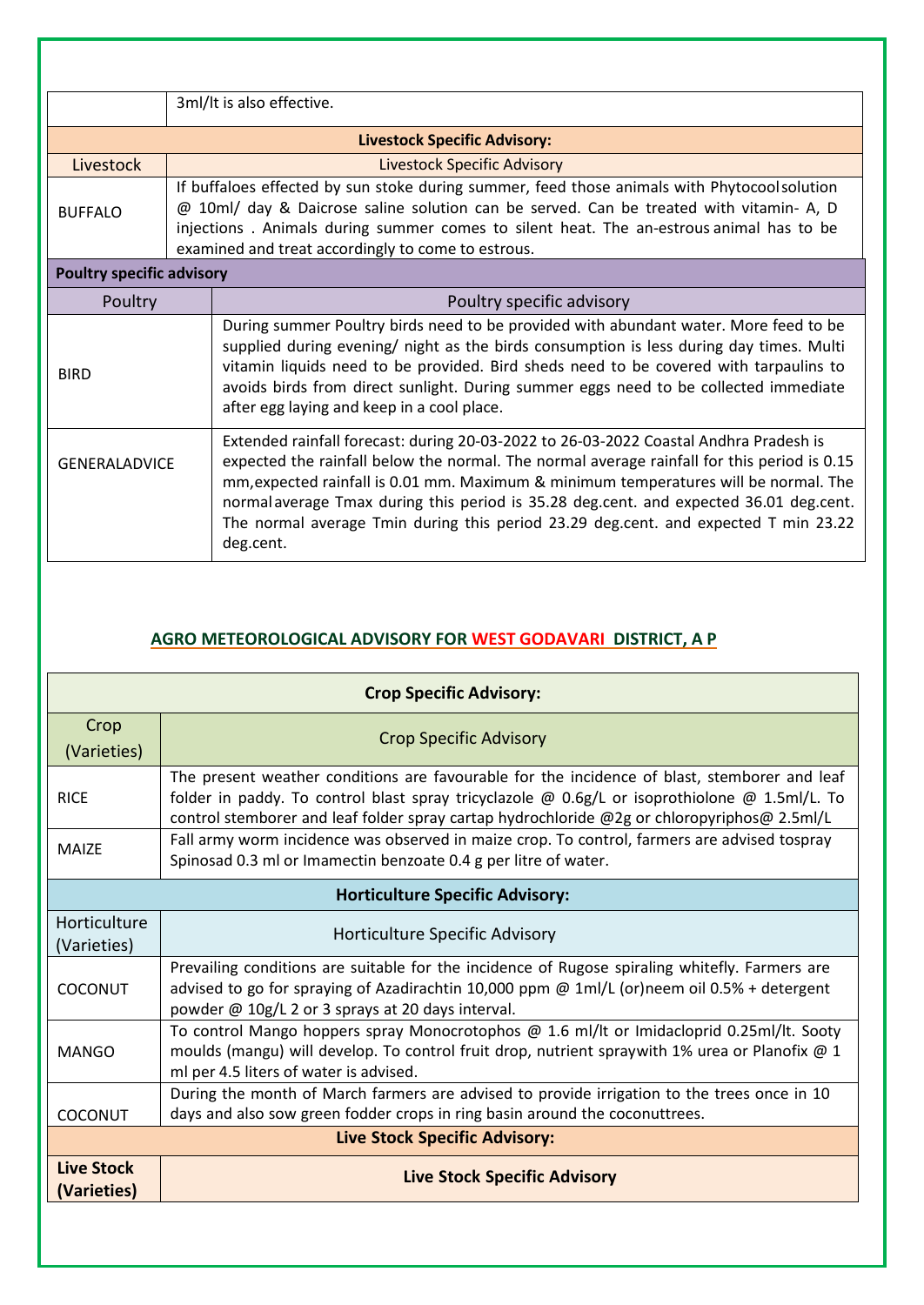| <b>BUFFALO</b>                     |  | There is a chance of incidence of foot and mouth disease in livestock. To prevent this<br>disease animals should be vaccinated in time. |  |
|------------------------------------|--|-----------------------------------------------------------------------------------------------------------------------------------------|--|
| <b>Fisheries Specific Advisory</b> |  |                                                                                                                                         |  |
| <b>Fisheries (Varieties)</b>       |  | <b>Fisheries Specific Advisory</b>                                                                                                      |  |
| <b>COMMON CARP</b>                 |  | To prevent Myxobolus in fish, apply 50-80 kg of rock salt once in every 15 days, along<br>with one litre per acre of Formalin.          |  |

#### **AGRO METEOROLOGICAL ADVISORY FOR KRISHNA DISTRICT, A P**

| <b>Crop Specific Advisory:</b>         |                                                                                                                                                                                                                                                                              |  |  |
|----------------------------------------|------------------------------------------------------------------------------------------------------------------------------------------------------------------------------------------------------------------------------------------------------------------------------|--|--|
| Crop (Varieties)                       | <b>Crop Specific Advisory</b>                                                                                                                                                                                                                                                |  |  |
| <b>RICE</b>                            | To control Stem borer in rice spray cartap hydrochloride 50SP 2.0 g/l or chlorantraniliprole<br>0.3 ml/l· At primordial initiation stage apply: cartap hydrochloride 4G@8 kg/acre. Stem<br>borer causes white ears during maturity stage hence, Carbofuran 3 G @ 10 kg/acre. |  |  |
| <b>RICE</b>                            | As the rice crop is from flowering to grain hardeneing stage. Maintenance of 10 cm of<br>water is required.                                                                                                                                                                  |  |  |
| <b>MAIZE</b>                           | Fall army worm management when the infection is heavy spray, emamection benzoate<br>5SG @ 80 g (0.4g/l) or spinosad 45SE@ 60 ml (0.3g.l) in 200L of water should be sprayed<br>per acre.                                                                                     |  |  |
| <b>MAIZE</b>                           | Excessive moisture in the soil should be reduced by intercultivation. Apply 80-96 kg<br>nitrogen in 3 split doses and 32 kg potash per acre in 2 split doses.                                                                                                                |  |  |
| <b>BLACK</b><br>GRAM                   | To control powdery mildew in blackgram spraying of karathane $\omega$ 1 ml or carbendezim<br>@ 1 g per litre of water is recommended.                                                                                                                                        |  |  |
| <b>Horticulture Specific Advisory:</b> |                                                                                                                                                                                                                                                                              |  |  |
| Horticulture<br>(Varieties)            | Horticulture Specific Advisory                                                                                                                                                                                                                                               |  |  |
| <b>MANGO</b>                           | To control termites, spray chlorpyriphos $@$ 2.5 ml per litre of water after removing the<br>termite galleries from the tree trunk.                                                                                                                                          |  |  |
| <b>LEMON</b>                           | To control citrus butterfly caterpillar's damage during new foliage productionspraying of<br>chlorpyriphos @ 2.5 ml or monocrotophos @ 1.6 ml/L of water is recommended.                                                                                                     |  |  |
| <b>Live Stock Specific Advisory:</b>   |                                                                                                                                                                                                                                                                              |  |  |
| <b>Live Stock</b><br>(Varieties)       | <b>Live Stock Specific Advisory</b>                                                                                                                                                                                                                                          |  |  |
| <b>SHEEP</b>                           | During summer plenty of water should be provided to sheep and it should be kept in<br>shady areas                                                                                                                                                                            |  |  |
| <b>Poultry specific advisory</b>       |                                                                                                                                                                                                                                                                              |  |  |
| Poultry                                | Poultry specific advisory                                                                                                                                                                                                                                                    |  |  |
| <b>HEN</b>                             | During summer Poultry need to be provided with abundant water. More feed to be<br>supplied during evening/ night.                                                                                                                                                            |  |  |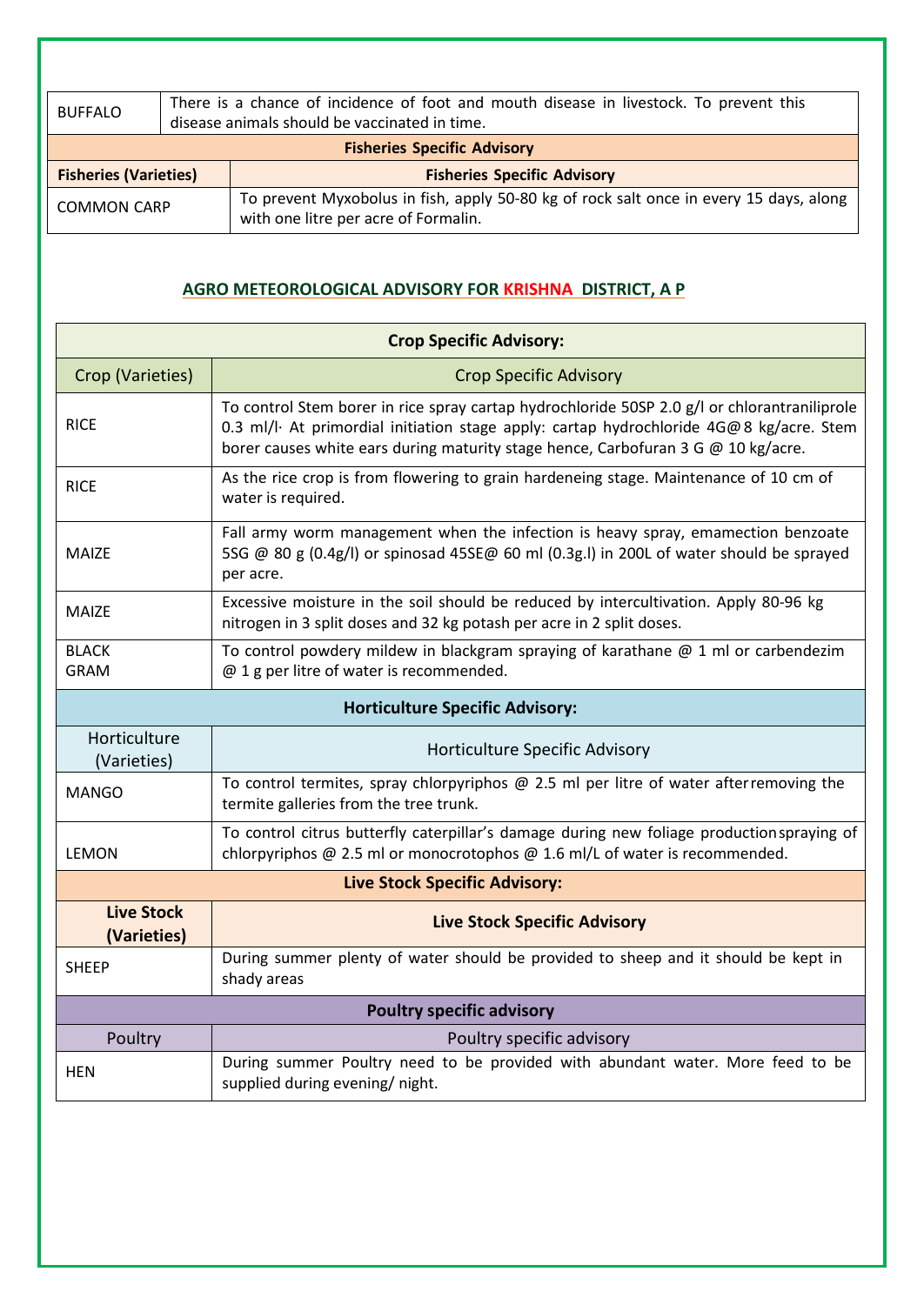## **AGRO METEOROLOGICAL ADVISORY FOR GUNTUR DISTRICT, A P**

| <b>Crop Specific Advisory:</b>              |                                                                                                                                                                                                                                                                                                                                       |  |  |
|---------------------------------------------|---------------------------------------------------------------------------------------------------------------------------------------------------------------------------------------------------------------------------------------------------------------------------------------------------------------------------------------|--|--|
| Crop<br>(Varieties)                         | <b>Crop Specific Advisory</b>                                                                                                                                                                                                                                                                                                         |  |  |
| <b>COTTON</b>                               | Spread awareness on the importance of destroying pink bollworm damaged cotton seeds<br>after ginning. Restrict the movement of cotton seed from other areas/ states where the pink<br>bollworm incidence is more severe. Destroy trashed and stained cotton with damaged seeds<br>whether lying in the farmer's house or in the gins. |  |  |
| <b>BLACK GRAM</b>                           | Go for machine harvesting as there is no rain forecast. After harvest thorough drying of seeds<br>to be taken then store in gunny bags along with ash or neem leaf trash for preventionagainst<br>the storage pests. For getting good market price follow the price forecast.                                                         |  |  |
| <b>PIGEON</b><br>PEA<br>(RED<br>GRAM/ARHAR) | As the redgram crop is at harvesting stage, crop should be harvested after proper drying of<br>pods. Seeds can be stored by mixing with ash or neem leaves trash. This can prevent the<br>attack of pest to the grains during the storage                                                                                             |  |  |
| <b>Horticulture Specific Advisory</b>       |                                                                                                                                                                                                                                                                                                                                       |  |  |
| Horticulture Specific Advisory              |                                                                                                                                                                                                                                                                                                                                       |  |  |
| <b>CHILLI</b>                               | At present, in rising temperatures, the sucking pest damage will be more as these are<br>suitable for the spread of Gemini virus in chillies. For prevention, spray imidacloprid @0.4<br>ml or acephate $@$ 1 g. or spinosad $@$ 0.3 ml per litre of water.                                                                           |  |  |

#### **AGRO METEOROLOGICAL ADVISORY FOR PRAKASAM DISTRICT, A P**

| <b>Crop Specific Advisory:</b> |                                                                                                                                                                                                                                                                                                                                                                                                                                                    |  |
|--------------------------------|----------------------------------------------------------------------------------------------------------------------------------------------------------------------------------------------------------------------------------------------------------------------------------------------------------------------------------------------------------------------------------------------------------------------------------------------------|--|
| Crop (Varieties)               | <b>Crop Specific Advisory</b>                                                                                                                                                                                                                                                                                                                                                                                                                      |  |
| <b>CHICK PEA</b>               | Following care should be taken during harvesting: Keep theharvested crop for drying<br>in the field Drying of bengal gram to optimum moisture ( $9 -10$ %) results in safe<br>storage of produce over a long period of time. To control bruchid pest soak the<br>gunny bags in 10 % neem liquid formulation or 5 % neem oil then dry the bags under<br>sun finally use them for storage.                                                           |  |
| <b>BLACK</b><br><b>GRAM</b>    | Present weather conditions are favorable for incidence of Powdery Mildew in<br>blackgram. To control Powdery Mildew spray Dinocap@1.0 ml/lit or Calixion @ 1.0<br>ml/lit of water. Ifincidence of maruca (Spotted Pod Borrer) is noticed, then<br>spray chlorpyriphos $\omega$ 2.5 ml + dichlorovos $\omega$ 1 ml/litre of water.                                                                                                                  |  |
| <b>RICE</b>                    | Stemborer: To control the stem borer incidence at tillering stage farmers were<br>suggested to apply carbofuran 3G granule@10Kg per acre.                                                                                                                                                                                                                                                                                                          |  |
| <b>GROUNDNUT</b>               | Present weather conditions are favourable for incidence of Collar Rot in groundnut.<br>To control the disease spray 400 g of Mancozeb in 200 liters of water per acre.<br>Present weather conditions are favourable for spodoptera in groundnut (or) to<br>control eggs and first and second instor larvae application of 5% Neem oil is<br>recommended or spraying of Qinolphos @ 400 ml/acre (or) chlorpyriphos @ 500<br>ml/acre is recommended. |  |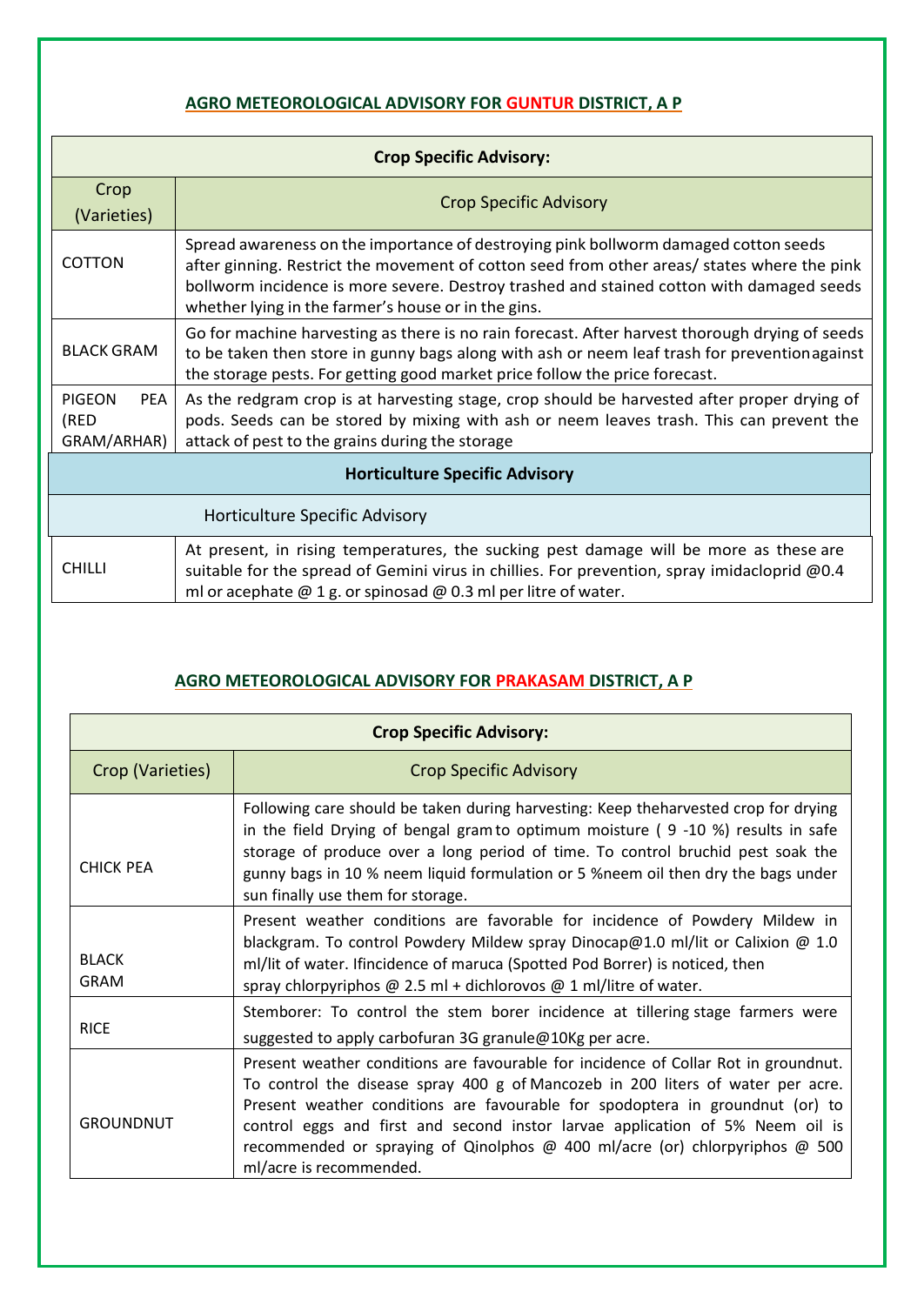| <b>Livestock Specific Advisory:</b> |                                                                                                                                                                                                                                                |  |
|-------------------------------------|------------------------------------------------------------------------------------------------------------------------------------------------------------------------------------------------------------------------------------------------|--|
| Livestock (Varieties)               | <b>Livestock Specific Advisory</b>                                                                                                                                                                                                             |  |
| <b>BUFFALO</b>                      | Farmers are advised to maintain optimum room temperature in dairy unit, s and<br>poultry rearing houses. Storage of fodder in the form of hay/silage for the lean<br>period. Provid drinking water to animals frequently to avoid dehydration. |  |

#### **AGRO METEOROLOGICAL ADVISORY FOR ANANTHAPURAM DISTRICT, A P**

| <b>Crop Specific Advisory:</b>      |                                                                                                                                                                                                                                                                                                                                                                                                                                                                                                                  |  |
|-------------------------------------|------------------------------------------------------------------------------------------------------------------------------------------------------------------------------------------------------------------------------------------------------------------------------------------------------------------------------------------------------------------------------------------------------------------------------------------------------------------------------------------------------------------|--|
| Crop<br>(Varieties)                 | <b>Crop Specific Advisory</b>                                                                                                                                                                                                                                                                                                                                                                                                                                                                                    |  |
| <b>GROUNDNUT</b>                    | Farmers are advised to take up harvesting of rabi groundnut and should be done at<br>right stage of maturity. At the time of 70-80% of groundnut plant leaves, stems turn<br>yellow colour and when the inner side of the shell might have turned black colour (Pods<br>which areto be used for sowing purpose should be dried under sun until the moisture<br>content is 9%. Harvested produce should be stored in gunny bags which are treated<br>with malathion $@$ 5-10ml/lt. of water and dried under sun). |  |
| <b>RICE</b>                         | Paddy crop at transplantation to maximum tillering stage. Farmers are advised to make<br>20 cm alleyways at every 2 meters apart to facilitate free aeration and for uniform<br>applicationof fertilizers, weedicides and pest management practices.                                                                                                                                                                                                                                                             |  |
| <b>RICE</b>                         | Prevailing weather conditions are congenial for the incidence of stem borer and leaf<br>folder in rice. If noticed to control, spray cartap hydrochloride 50 SP @ 2g per liter of<br>water.                                                                                                                                                                                                                                                                                                                      |  |
| <b>FINGERMILLET</b>                 | Finger millet crop at flowering to grain development stage. Farmers are advised to take<br>upneed based irrigations.                                                                                                                                                                                                                                                                                                                                                                                             |  |
|                                     | <b>Horticulture Specific Advisory:</b>                                                                                                                                                                                                                                                                                                                                                                                                                                                                           |  |
| Horticulture<br>(Varieties)         | Horticulture Specific Advisory                                                                                                                                                                                                                                                                                                                                                                                                                                                                                   |  |
| <b>MANGO</b>                        | In mango after flowering, farmers are suggested to give one irrigation and also advised to<br>spray planofix @ 2 ml/ 10 lit of water will avoid flower and fruit drop inmango.                                                                                                                                                                                                                                                                                                                                   |  |
| <b>MANGO</b>                        | As the prevailing weather conditions are favorable for incidence of hoppers, thrips and<br>powdery mildew in mango. farmers are advised to spray imidicloprid @ 0.3 ml and a<br>mixture containing carbandizum and mancozeb $\omega$ 2.5 g / 15 lit of water is<br>recommended.                                                                                                                                                                                                                                  |  |
| MANGO                               | Provide irrigation, as the fruits are in marble stage, this will help for the better<br>development of fruits. If sufficient water is available, irrigation can be given at 25-30<br>days interval starting from fruit setting to till maturity.                                                                                                                                                                                                                                                                 |  |
| <b>CHILLI</b>                       | Present weather conditions are favourable for upward and downward leaf curl in<br>chilli. Farmers are suggested to spray Diphenthiuron @ 1.5 g or Chlorfenapyr @ 2.0ml./L<br>of water.                                                                                                                                                                                                                                                                                                                           |  |
| <b>Livestock Specific Advisory:</b> |                                                                                                                                                                                                                                                                                                                                                                                                                                                                                                                  |  |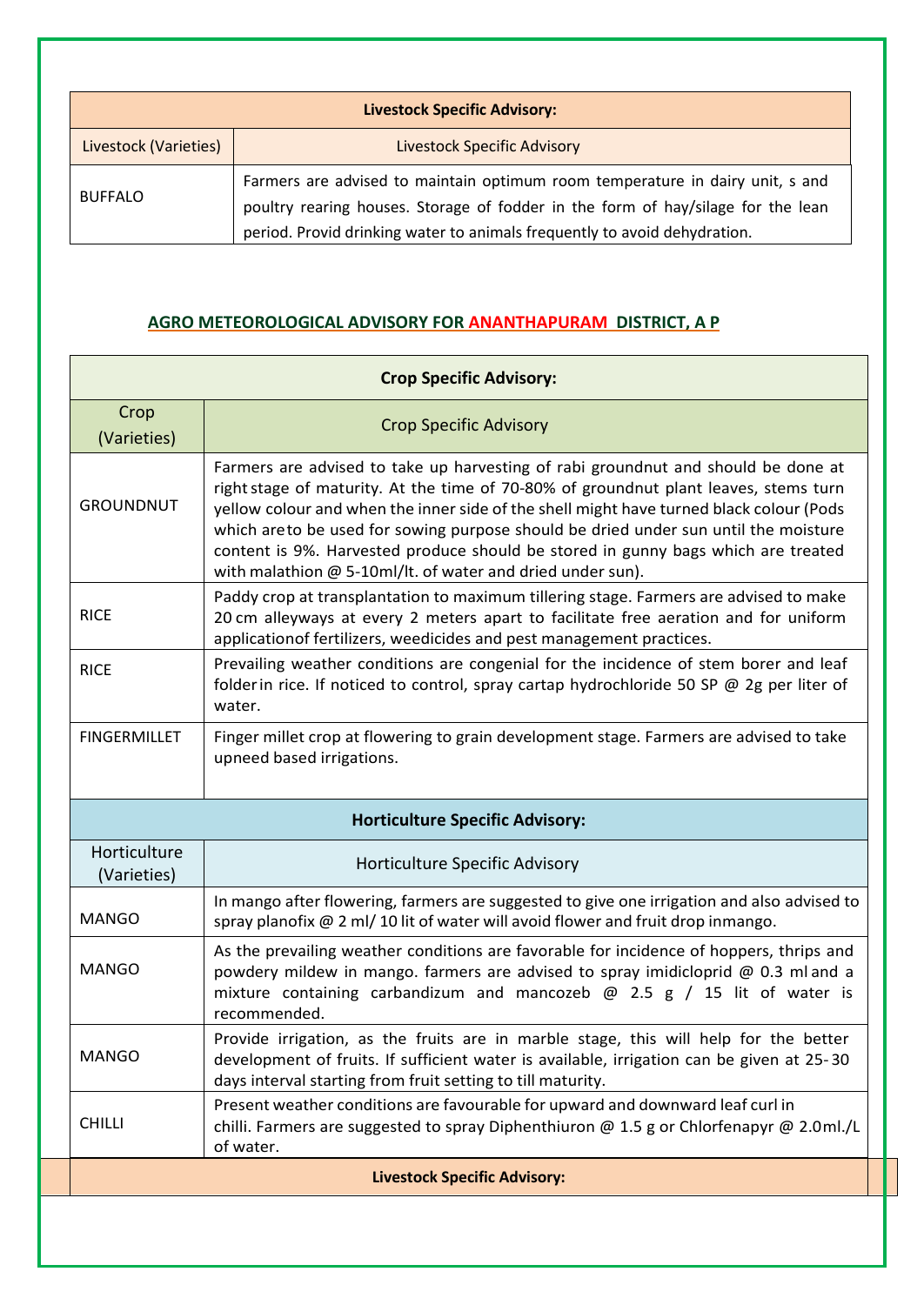|  | Livestock<br>(Varieties) |  | <b>Livestock Specific Advisory</b>                                                                                                                                                                                                                                                                                                                                                                                                                                            |  |  |
|--|--------------------------|--|-------------------------------------------------------------------------------------------------------------------------------------------------------------------------------------------------------------------------------------------------------------------------------------------------------------------------------------------------------------------------------------------------------------------------------------------------------------------------------|--|--|
|  | <b>BUFFALO</b>           |  | As the day temperatures are increasing, farmers are advised to take necessary measures and<br>protect livestock from heat stress. They are advised to avoid land preparation and draught<br>operations during mid days and give rest for draught animals from noon to evening. Farmers<br>are advised to provide drinking water to livestock at frequent intervals (4 times aday) to avoid<br>dehydration. Arrest the ammonia smell in the sheds by arranging fans & coolers. |  |  |
|  | COW                      |  | Raising temperatures are forecasted for next five days, farmers are advised to provide<br>sufficient water, to create shelter and protect livestock from pest and diseases due to raising<br>temperatures.                                                                                                                                                                                                                                                                    |  |  |
|  |                          |  | <b>Others (Soil / Land Preparation) Specific Advisory:</b>                                                                                                                                                                                                                                                                                                                                                                                                                    |  |  |
|  | <b>Others</b>            |  | <b>Others (Soil / Land Preparation) Specific Advisory</b>                                                                                                                                                                                                                                                                                                                                                                                                                     |  |  |
|  | <b>AGRI FIELD</b>        |  | Farmers are advised to take up deep ploughing during summer after harvest of the kharif<br>crop, mainly destroys the hibernating insect pupae or the infective stages of fungi.                                                                                                                                                                                                                                                                                               |  |  |

## **AGRO METEOROLOGICAL ADVISORY FOR KURNOOL DISTRICT, A P**

|                                       | <b>Crop Specific Advisory:</b>                                                                                                                                                                                                                                                                                                                                                                                                                                                                                |  |  |  |
|---------------------------------------|---------------------------------------------------------------------------------------------------------------------------------------------------------------------------------------------------------------------------------------------------------------------------------------------------------------------------------------------------------------------------------------------------------------------------------------------------------------------------------------------------------------|--|--|--|
| Crop<br>(Varieties)                   | <b>Crop Specific Advisory</b>                                                                                                                                                                                                                                                                                                                                                                                                                                                                                 |  |  |  |
| <b>RICE</b>                           | At present paddy crops is in tillering stage. Dry weather conditions, low night<br>temperatures, sunshine hours more than 7 hours per day favours the incidence of stem<br>borer in Rice. Control it by spraying of cartap hydrochloride @ 2 g (or) chlorpyriphos @ 2.5<br>ml per litreof water.                                                                                                                                                                                                              |  |  |  |
| <b>GROUNDNUT</b>                      | Farmers are advised to take up harvesting of rabi groundnut and should be done at right<br>stage of maturity. At the time of 70-80% of groundnut plant leaves, stems turn yellow<br>colour and when the inner side of the shell might have turned black colour. Pods which<br>areto be used for sowing purpose should be dried under sun until the moisture content is<br>9%. Harvested produce should be stored in gunny bags which are treated with malathion<br>@ 5-10ml/lt. of water and dried under sun. |  |  |  |
| <b>Horticulture Specific Advisory</b> |                                                                                                                                                                                                                                                                                                                                                                                                                                                                                                               |  |  |  |
| Horticulture<br>(Varieties)           | Horticulture Specific Advisory                                                                                                                                                                                                                                                                                                                                                                                                                                                                                |  |  |  |
| <b>CHILLI</b>                         | At present chilli crop at fruiting stage. Under Present weather conditions, observed fruit rot<br>disease. To control fruit rot disease spray with azoxystrobin $\omega$ 200 ml or difenconozole $\omega$ 100<br>ml or cabriotop @ 600 g per acre.                                                                                                                                                                                                                                                            |  |  |  |
| <b>Livestock Specific Advisory:</b>   |                                                                                                                                                                                                                                                                                                                                                                                                                                                                                                               |  |  |  |
| Livestock<br>(Varieties)              | <b>Livestock Specific Advisory</b>                                                                                                                                                                                                                                                                                                                                                                                                                                                                            |  |  |  |
| <b>BUFFALO</b>                        | As the day temperatures are increasing, farmers are advised to take necessary measures<br>and protect livestock from heat stress. They are advised to avoid land preparation and<br>draught operations during mid days and give rest for draught animals from noon to<br>evening. Farmers are advised to provide drinking water to livestock at frequent intervals (4<br>times aday) to avoid dehydration. Arrest the ammonia smell in the sheds by arranging fans<br>&coolers.                               |  |  |  |
|                                       |                                                                                                                                                                                                                                                                                                                                                                                                                                                                                                               |  |  |  |